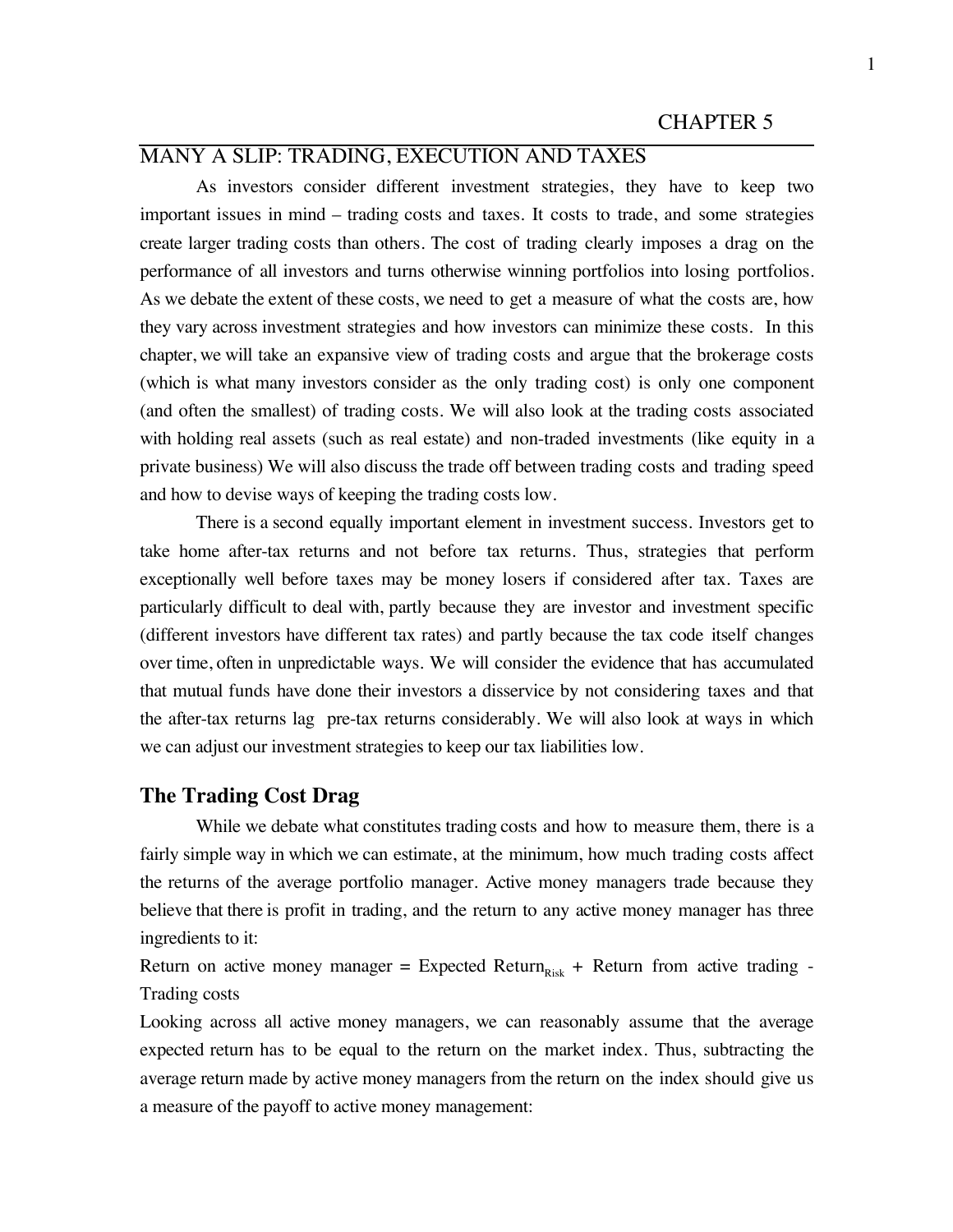Average Return<sub>Active Money Managers</sub> - Return on Index = Return from Active Trading - Trading **Costs** 

Here the evidence becomes quite depressing. The average active money manager has underperformed the index in the last decade by about 1%. If we take the view that active trading adds no excess return, on average, the trading costs, at the minimum, should be  $1\%$ of the portfolio on an annual basis. If we take the view that active trading does add to the returns, the trading costs will be greater than 1% of the portfolio on an annual basis.

There are also fairly specific examples of real portfolios that have been constructed to replicate hypothetical portfolios, where the magnitude of the trading costs are illustrated starkly. For decades, Value Line has offered advice to individual investors on what stocks to buy and which ones to avoid, and ranked stocks from 1 to 5 based upon their desirability as investments. Studies by academics and practitioners found that Value Line rankings seemed to correlate with actual returns. In 1979, Value Line decided to create a mutual fund that would invest in the stocks that it was recommending to its readers. In figure 5.1, we consider the difference in returns between 1979 and 1991 between the fund that Value Line ran and the paper portfolio that Value Line has used to compute the returns that its stock picks would have had.





The paper portfolio had an annual return of 26.2%, whereas the Value Line fund had a return of 16.1%. While part of the difference can be attributed to Value Line waiting until its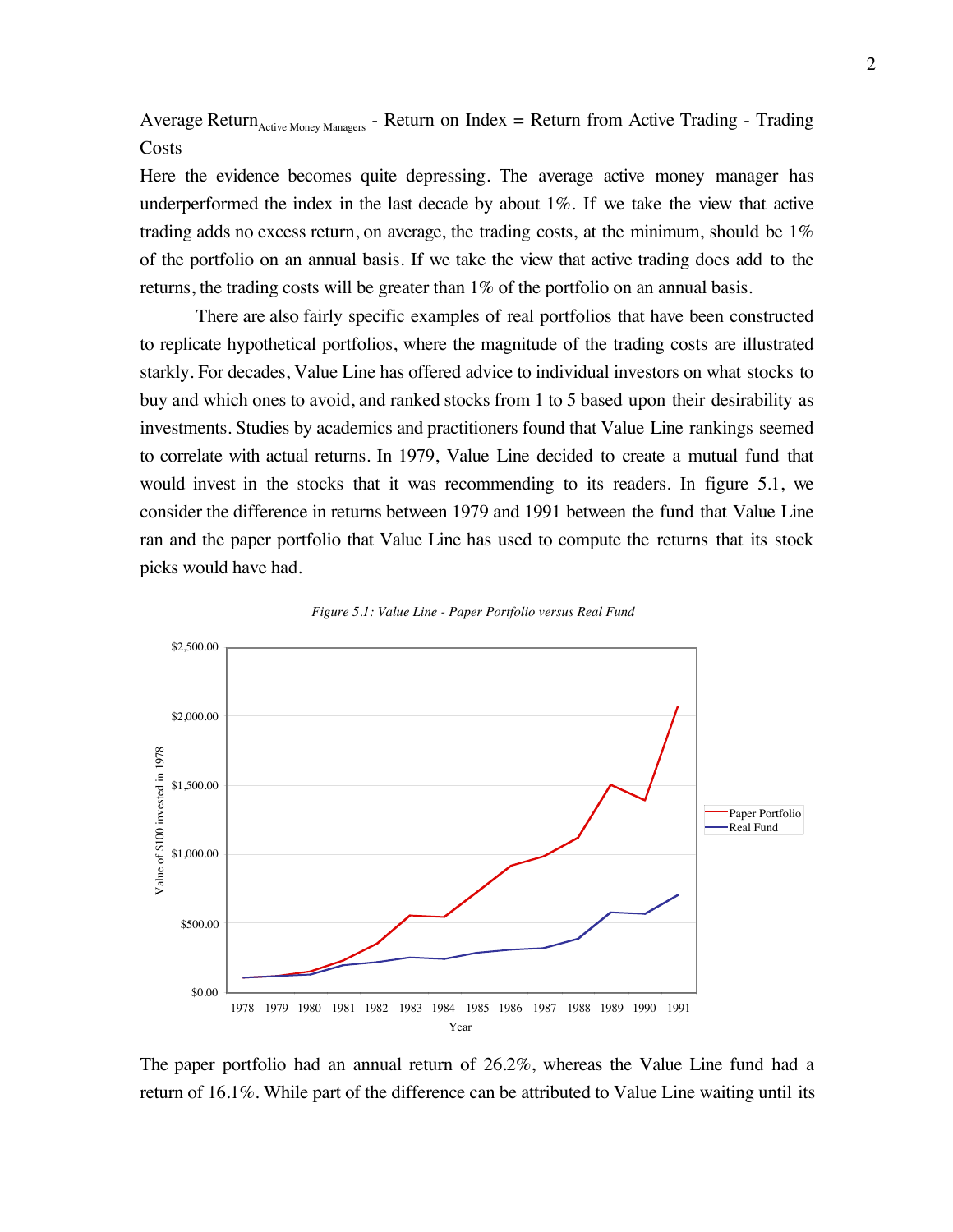subscribers had a chance to trade, a significant portion of the difference can be explained by the costs of trading.

Looking at the evidence, there are a couple of conclusions that we would draw. The first is that money managers either underestimate trading costs, over estimate the returns to active trading or both. The second is that trading costs are a critical ingredient to any investment strategy, and can make the difference between a successful strategy and an unsuccessful one.

## **The Components of Trading Costs: Traded Financial Assets**

There are some investors who undoubtedly operate under the misconception that the only cost of trading stocks is the brokerage commission that they pay when they buy or sell assets. While this might be the only cost that they pay explicitly, there are other costs that they incur in the course of trading that generally dwarf the commission cost. When trading any asset, they are three other ingredients that go into the trading costs. The first is the spread between the price at which you can buy an asset (the ask price) and the price at which you can sell the same asset at the same point in time (the bid price). The second is the price impact that an investor can create by trading on an asset, pushing the price up when buying the asset and pushing it down while selling. The third cost, which was first proposed by Jack Treynor in his article<sup>1</sup> on transactions costs, is the <u>opportunity cost</u> associated with waiting to trade. While being a patient trader may reduce the first two components of trading cost, the waiting can cost profits both on trades that are made and in terms of trades that would have been profitable if made instantaneously but which became unprofitable as a result of the waiting. It is the sum of these costs that makes up the trading cost on an investment strategy.

#### **The Bid-Ask Spread**

 $\overline{a}$ 

There is a difference between that a buyer will pay and the seller will receive, at the same point in time for the same asset, in almost every traded asset market. The bid-ask spread refers to this difference. In the section that follows, we will examine why this difference exists, how large it is as a cost, the determinants of its magnitude and its effects on returns in different investment strategies.

<sup>&</sup>lt;sup>1</sup> This was proposed in his article titled "What does it take to win the trading game?", published in the Financial Analysts Journal, January-February 1981.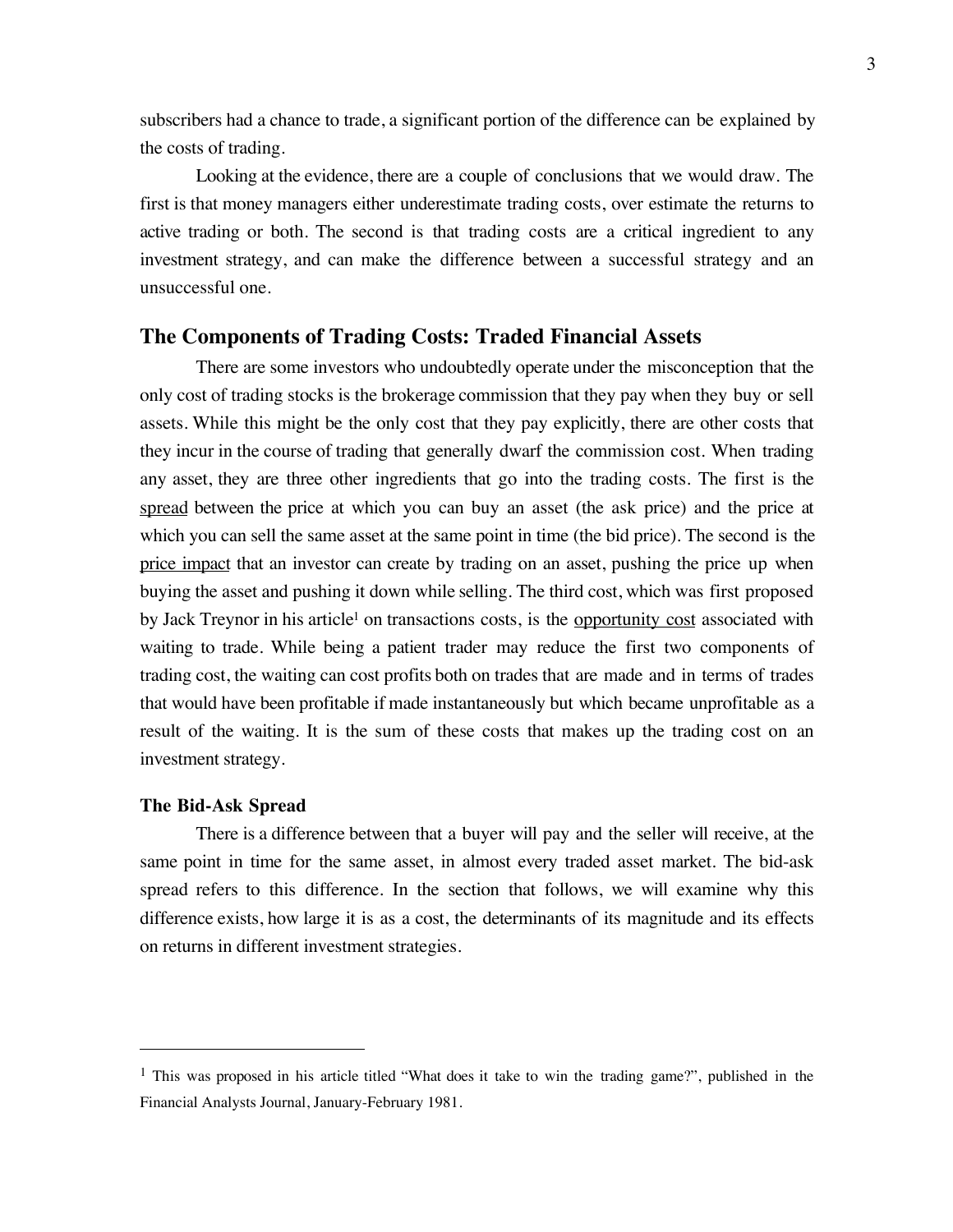### *Why is there a bid-ask spread?*

In most markets, there is a dealer or market maker who sets the bid-ask spread, and there are three types of costs that the dealer faces that the spread is designed to cover. The first is the risk and the cost of holding inventory; the second is the cost of processing orders and the final cost is the cost of trading with more informed investors. The spread has to be large enough to cover these costs and yield a reasonable profit to the market maker on his or her investment in the profession.

#### *1. The Inventory Rationale*

Consider a market maker or a specialist on the floor of the exchange who has to quote bid prices and ask prices, at which he is obligated to execute buy and sell orders from investors2. These investors, themselves, could be trading because of information they have received (informed traders), for liquidity (liquidity traders) or based upon their belief that an asset is under or over valued (value traders). In such a market, if the market makers set the bid price too high, they will accumulate an inventory of the stock. If market makers set the ask price too low, they will find themselves with a large short position in the stock. In either case, there is a cost to the market makers that they will attempt to recover by increasing the spread between the bid and ask prices.

Market makers also operate with inventory constraints, some of which are externally imposed (by the exchanges or regulatory agencies) and some of which are internally imposed (due to capital limitations and risk). As the market makers' inventory positions deviate from their optimal positions, they bear a cost and will try to adjust the bid and ask prices to get back to their preferred position.

#### *2. The Processing Cost Argument*

 $\overline{a}$ 

Since market makers incur a processing cost with the paperwork and fees associated with orders, the bid-ask spread has to cover, at the minimum, these costs. While these costs are likely to be very small for large orders of stocks traded on the exchanges, they become larger for small orders of stocks that might be traded only through a dealership market. Furthermore, since a large proportion of this cost is fixed, these costs as a percentage of the price will generally be higher for low-priced stocks than for high-priced stocks.

Technology clearly has reduced the processing cost associated with trades as computerized systems take over from traditional record keepers. These cost reductions

<sup>&</sup>lt;sup>2</sup> This model was set up by Amihud and Mendelson to explain why bid-ask spreads are different for different firms.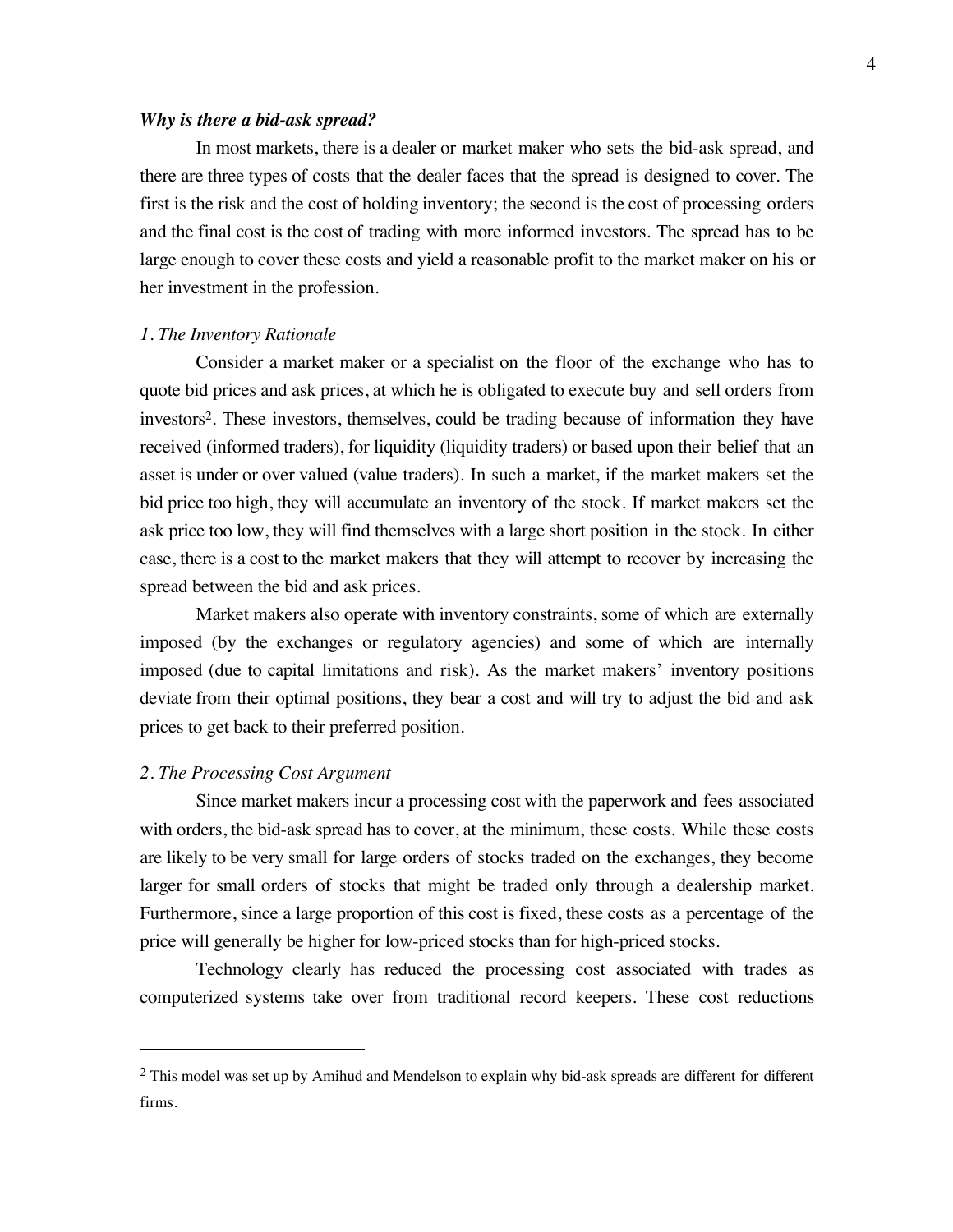should be greatest for stocks where the bulk of the trades are small trades - small stocks held by individual rather than institutional investors.

#### *3. The Adverse Selection Problem*

The adverse selection problem arises from the different motives investors have for trading on an asset - liquidity, information and views on valuation. Since investors do not announce their reasons for trading at the time of the trade, the market maker always runs the risk of trading against more informed investors. Since market makers can expect to lose on such trades, they have to charge an average spread that is large enough to compensate for such losses. This theory would suggest that spreads will increase with the proportion of informed traders in an asset market, the "differential" information possessed, on average, by these traders and uncertainty about future information on the asset.

## *The Magnitude of the Bid-Ask Spread*

 $\overline{a}$ 

The New York Stock Exchange reported<sup>3</sup> that the average bid-ask spread across all NYSE stocks in 1996 was \$0.23, which seems trivial especially when one considers the fact that the average price of a NYSE stock is between \$ 40 and \$ 50. This average, however, obscures the large differences in the cost as a percentage of the price across stocks, based upon capitalization, stock price level and trading volume. A study  $4$  by Thomas Loeb in 1983, for instance, reported the spread as a percentage of the stock price for companies as a function of their marker capitalization for small orders. These results are summarized in Figure 5.2:

<sup>&</sup>lt;sup>3</sup> See 1996 NYSE Fact Book for a listing of the average spread across all NYSE stocks, by month.

<sup>4</sup> See "Trading Costs: The Critical Link Between Investment Information and Results" in the Financial Analysts Journal, May/June 1983.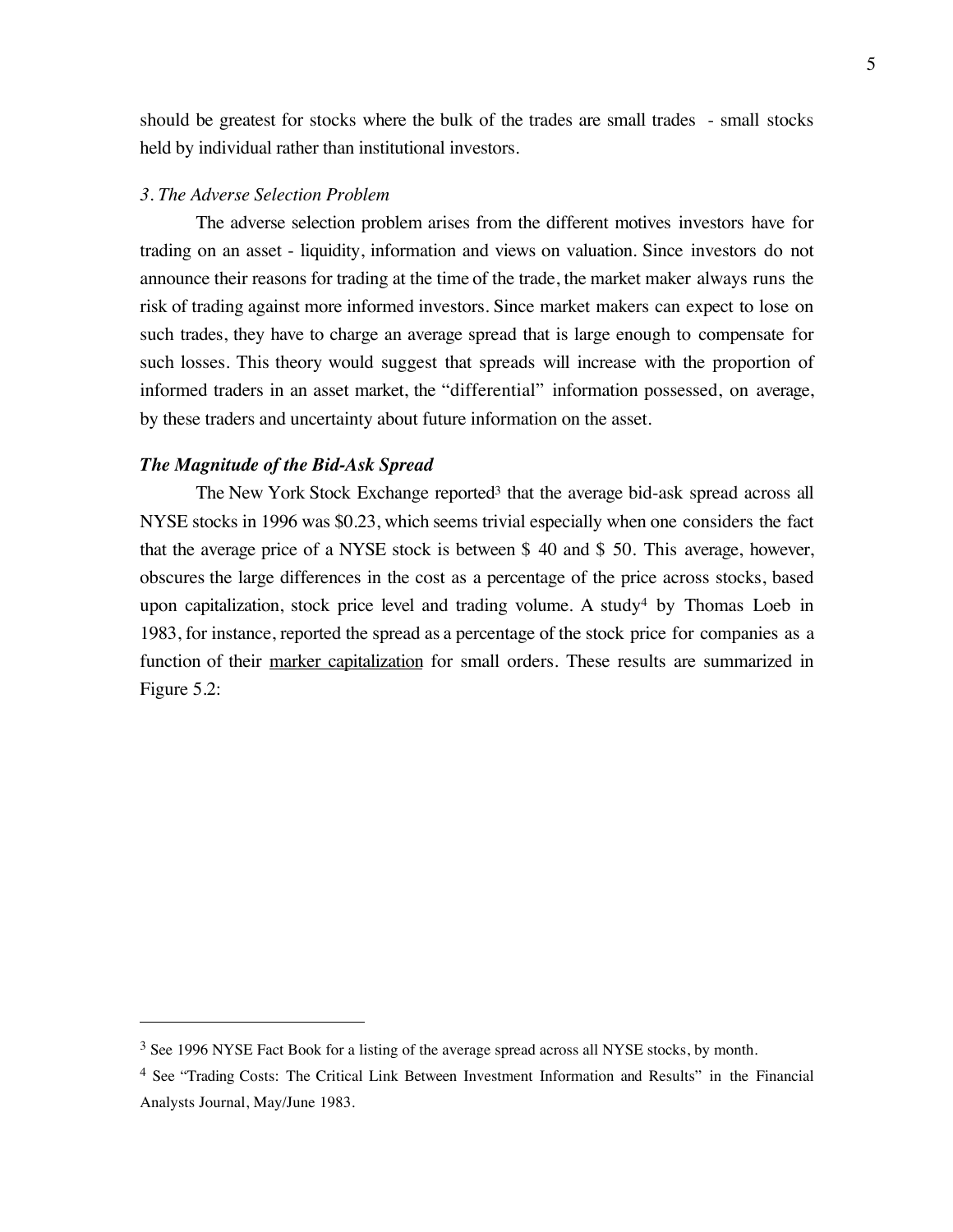



While the dollar spread is not that different across market capitalization classes, the smallest companies also tend to have lower priced stocks. Consequently, the spread is as high as 6.55% of the price for small capitalization stocks and as low as 0.52% of the price for large

capitalization companies. Another study by Huang and Stoll found that the stocks in the top 20% in terms of trading volume had an average spread of only 0.62% of the price while the stocks in the bottom 20% had a spread of 2.06%. There are also large differences in bid-ask spreads across different exchanges in the United States. Looking at only NASDAQ stocks, researchers found<sup>5</sup>

 $\overline{a}$ 



that the average was almost 6% of the price in 1992, and much higher for low-priced stocks on the exchange. Some of the difference can be attributed to the fact that NASDAQ stocks are generally much smaller and riskier than stocks listed on the NYSE or AMEX.

While these studies looked at traded U.S. equities, there are bid-ask spreads in other markets as well. While no single comprehensive study of all these spreads exists, the following conclusions seem warranted:

<sup>&</sup>lt;sup>5</sup> See "Trading Costs and the Trading Systems for NASDAQ stocks" by M. Kothare and P.A. Laux in Financial Analysts Journal (March/April 1995)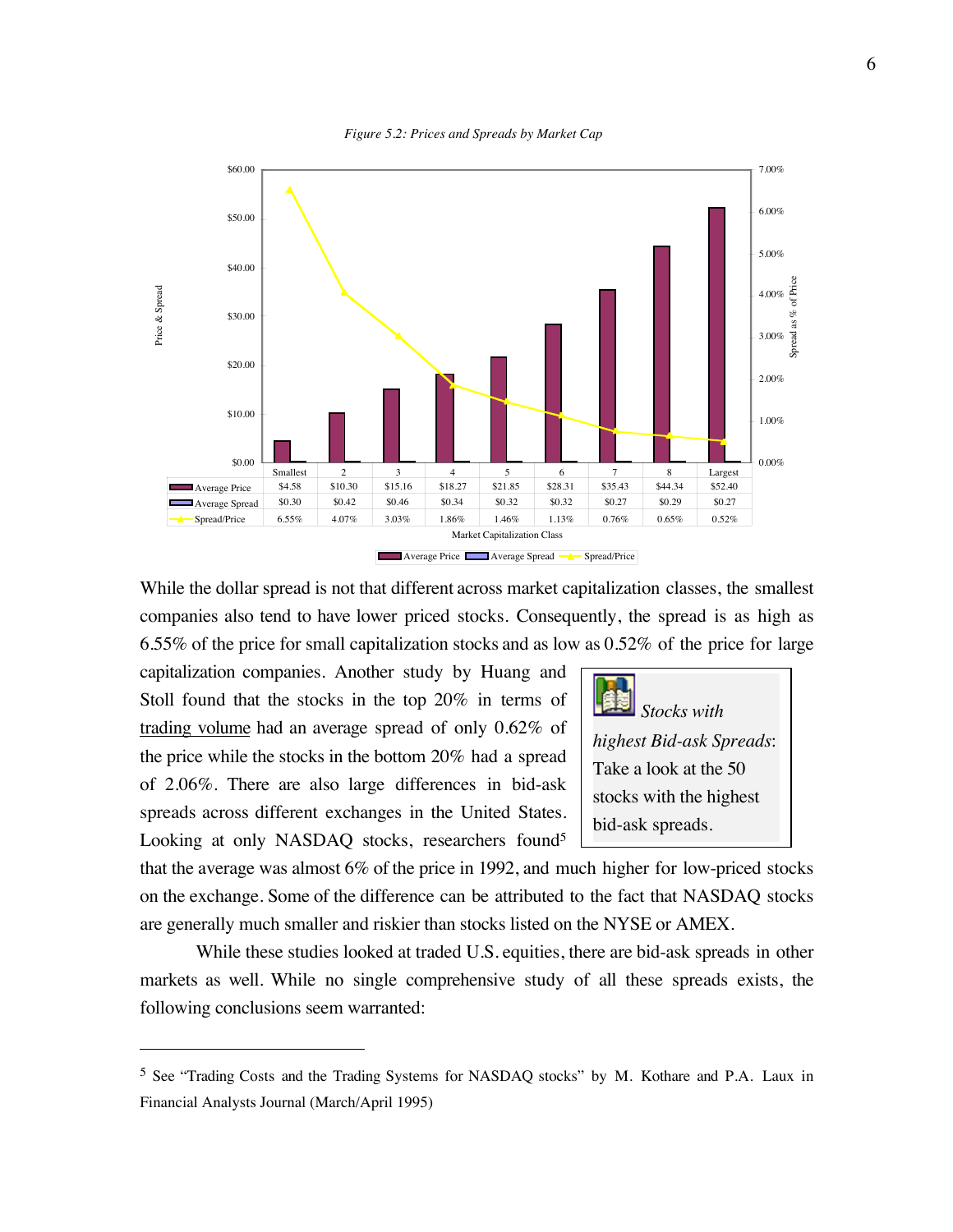- 1. The spreads in U.S. government securities are much lower than the spreads on traded stocks in the United States. For instance, the typical bid-ask spread on a Treasury bill is less than 0.1% of the price.
- 2. The spreads on corporate bonds tend to be larger than the spreads on government bonds, with safer (higher rated) and more liquid corporate bonds having lower spreads than riskier (lower rated) and less liquid corporate bonds.
- 3. The spreads in non-U.S. equity markets are generally much higher than the spreads on U.S. markets, reflecting the lower liquidity in those markets and the smaller market capitalization of the traded firms.
- 4. While the spreads in the traded commodity markets are similar to those in the financial asset markets, the spreads in other real asset markets tend to be much larger.

### *The Determinants of the Bid-Ask Spread*

 $\overline{a}$ 

A number of studies have looked at the variables that determine (or, at the very least, correlate with) the bid-ask spread. Studies<sup>6</sup> find that spreads as a percentage of the price are greater for low-priced stocks with higher volatility and lower trading volume; spreads also seem to increase as the number of market makers or dealers in the stock decreases. Each of these findings is consistent with the theory on the bid-ask spread. The negative correlation with price level can be explained by the higher processing cost as a percentage of the price. Higher volume reduces the need for market makers to maintain inventory and also allows them to turn over their inventory rapidly, resulting in lower inventory costs. The higher volatility leads to higher bid-ask spreads partly because the adverse selection problem is greater for more volatile stocks; there will generally be more informed traders, a greater "information differential" and greater uncertainty about future information on these stocks. It is also worth noting that variables such as price level, volatility and trading volume are not only correlated with each other, but are also correlated with other variables such as firm size.

The study quoted in the previous section, by Kothare and Laux, that looked at average spreads on the NASDAQ also looked at differences in bid-ask spreads across stocks on the NASDAQ. In addition to noting similar correlations between the bid-ask spreads, price level and trading volume, they uncovered an interesting new variable. They

<sup>6</sup> See "Competition and the Pricing of Dealer Service in the Over-the-Counter Market" by S.Tinic and R. West in Journal of Financial and Quantitative Analysis (June 1972), "The Pricing of Security Dealer Services: An Empirical Analysis of NASDAQ stocks" by H. Stoll in Journal of Finance (November 1978) and "Liquidity Effects of the Introduction of the S&P 500 Futures Contract on the Underlying Stocks" in Journal of Business (April 1993).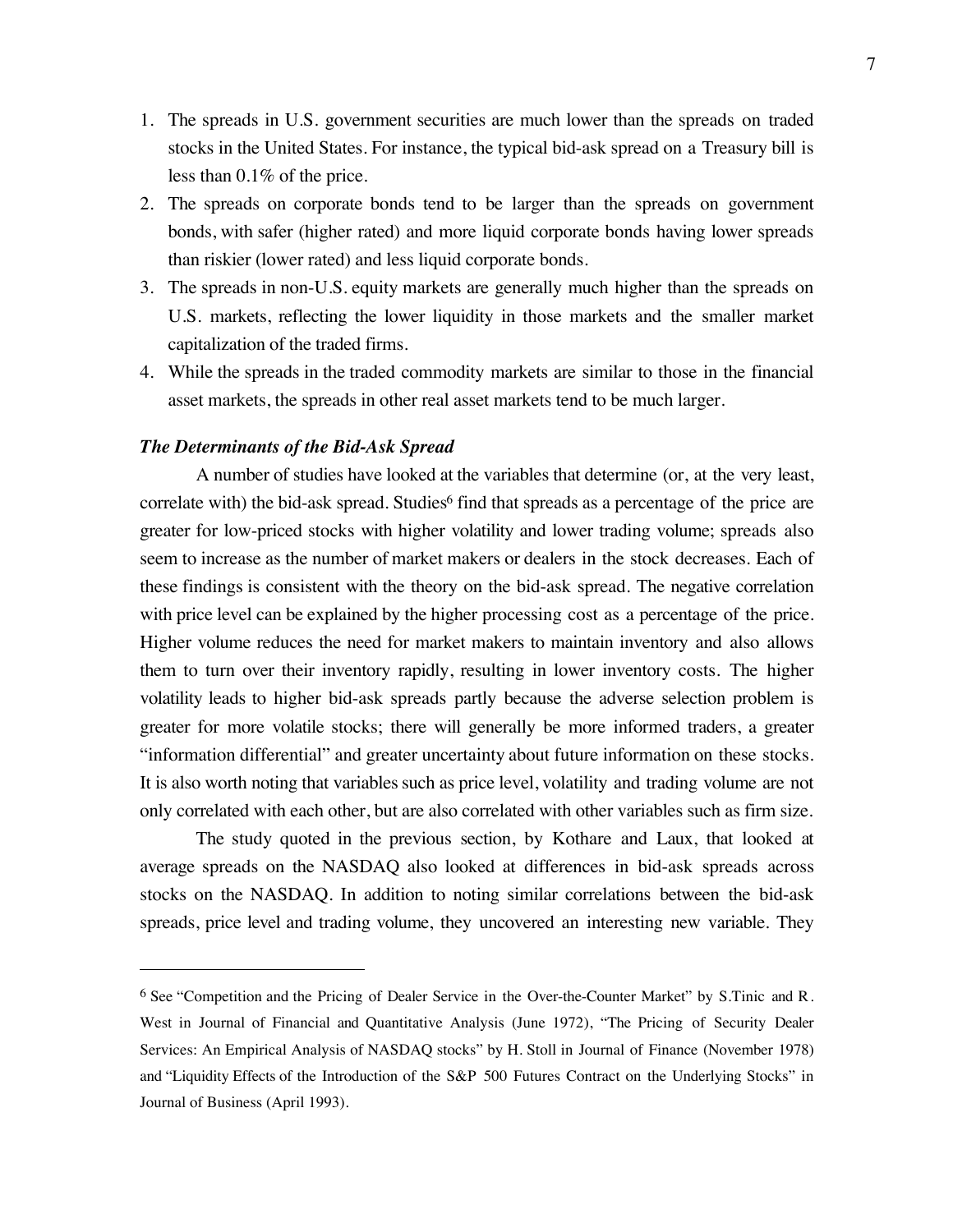found that stocks where institutional activity increased significantly had the biggest increase in bid-ask spreads. While some of this can be attributed to the concurrent increase in volatility in these stocks, it might also reflect the perception on the part of market makers that institutional investors tend to be informed investors with more or better information. Note, though, that institutional investors also increase liquidity which should reduce the order processing cost component of the bid-ask spread, and in some cases the net effect can lead to a lower spread.7

Can firms affect the bid-ask spreads on their stocks? There is some evidence that they can by improving the quality of information that they disclose the financial markets, thus reducing the advantages that informed traders may have relative to the rest of the market. In 2001, Heflin. Shaw and Wild looked at 221 firms and examine the relationship between information disclosure quality – they measure this using disclosure quality scores assigned by the Corporate Information Committee of the Financial Analysts Federation – and the bid-ask spread. They find that bid-ask spreads decrease as information quality increases.

While most of the studies quoted above have looked at differences in spreads across stocks, Hasbrouck investigated why spreads change for the same stock at different points in time. He notes that large trades cause spreads to widen, relative to small trades, and hypothesizes that this is because large trades are more likely to contain information.

## *Market Microstructure and Bid-Ask Spreads*

 $\overline{a}$ 

Does the market in which a stock trades matter, when it comes to how big the bidask spread should be? Studies indicate that bid-ask spreads have historically been much higher on the NASDAQ than on the New York Stock Exchange, even after controlling for differences in the variables mentioned above – trading volume and price level. In fact, the bid-ask spreads of stocks drop when they switch from the NASDAQ to the NYSE.<sup>8</sup>

A 1994 study by Christie and Schultz provided one explanation for the phenomenon. They found that there were a disproportionately large number of 1/4 quotes and far too few 1/8 quotes.<sup>9</sup> They argued that dealers on the NASDAQ were colluding to set quotes too high and that investors were therefore paying the price with larger bid-ask

 $7$  Dey and Radhakrishna (2001) provide some evidence of this for stocks listed on the NYSE.

<sup>8</sup> See Barclay, M. "Bid-Ask Spreads and the Avoidance of Odd-Eighth Quotes on Nasdaq: An Examination of Exchange Listings." *Journal of Financial Economics*, 45 (1997), 35-60.

<sup>&</sup>lt;sup>9</sup> If 1/8 and 1/4 quotes are equally likely to show up, roughly half of all quotes should end with an eighth (1/8, 3/8, 5/8 or 7/8) and half should end with a quarter (1/4, 1/2, 3/4).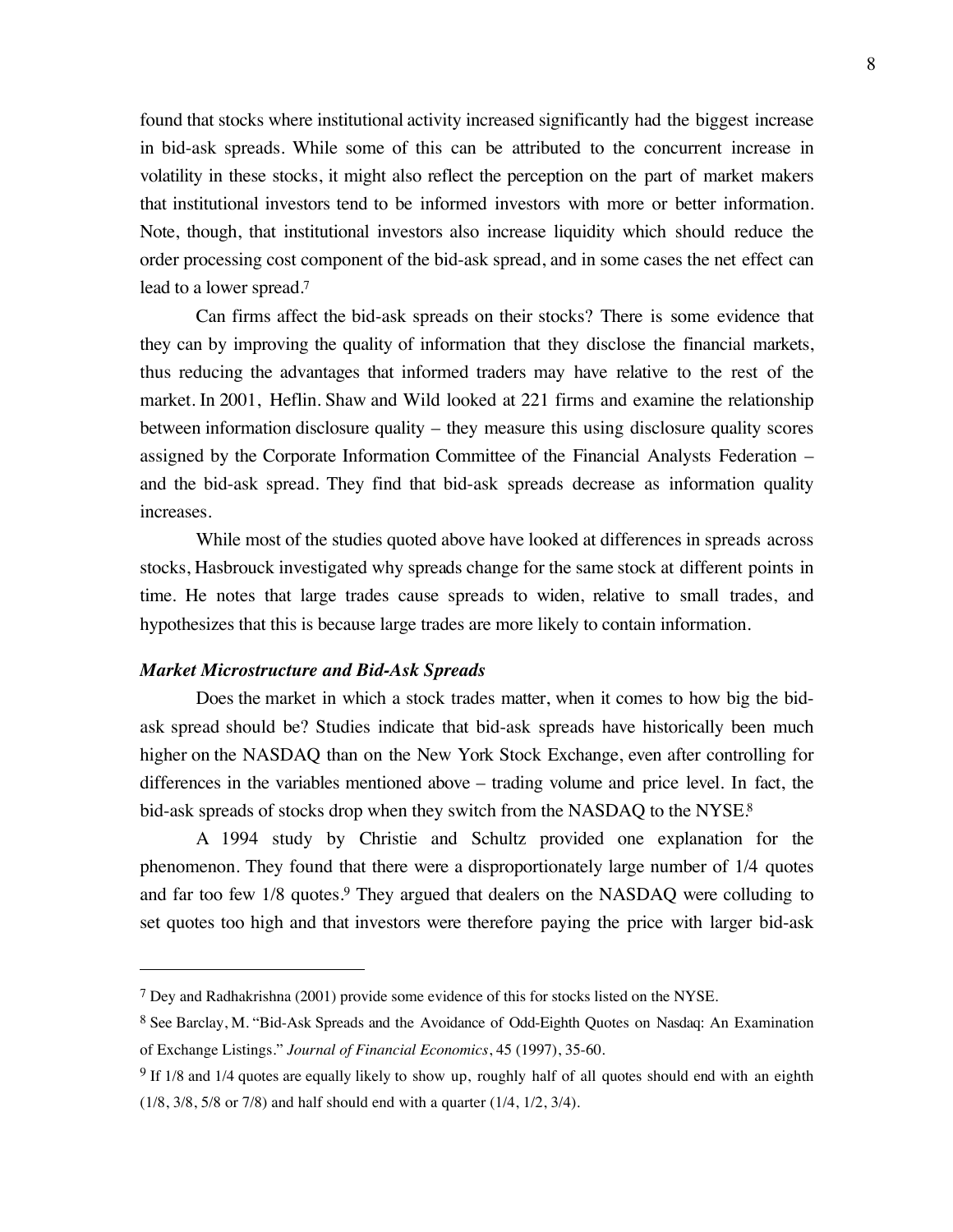spreads. This triggered an investigation by the Securities and Exchange Commission (SEC) which agreed that dealers were indeed engaged in anti-competitive behavior. Eventually, the exchange settled the lawsuit for more than a billion dollars. An alternative explanation is that the higher spreads on the NASDAQ, relative to the NYSE, can be explained by structural differences across the markets. Consider, for example, how limit orders are handled on the two exchanges. The specialists on the floor of the New York Stock Exchange are required to reflect in their bid-ask spread the limit prices, if they are better than their own quotes, and this has the effect of reducing the bid-ask spread. On the NASDAQ, limit orders do not affect the bid-ask quotes, and are executed only if prices move against the limit. You would expect larger bid-ask spreads as a consequence.10

In 2000, the New York Stock Exchange abandoned its historical practice of quoting prices in fractions (1/8, 1/4… etc) and shifted to decimal prices. Since you can get finer gradations of prices in decimals, it was hypothesized that this should lead to lower bid-ask spreads. Studies since the shift indicate that there has been a decline in spreads on the smaller, less liquid stocks but no discernible impact on the more liquid listings.

#### *Role in Investment Strategies*

 $\overline{a}$ 

Looking at the evidence, it is clear that bid-ask spreads will affect the returns from investment strategies, but that the effect will vary, depending upon the strategy. While a strategy of buying under valued companies in the S&P 500 and holding for the long term should not be affected very much by the bid-ask spread, a strategy of buying small over-thecounter stocks or emerging market stocks after information releases, and trading frequently, might lose its allure, when bid-ask spreads are factored into the returns.

To show the effect of the bid-ask spread on returns, consider the strategy of buying "losers". Researchers present evidence<sup>11</sup> that a strategy of buying the stocks that have the most negative returns over the previous year and holding for a five-year period earns significant positive returns. A follow-up study, however, noted that many of these "losers" were low-priced stocks, and that putting in a constraint that the prices be greater than \$10 on this strategy resulted in a significant drop in the excess returns. Since bid-ask spreads tend to be largest for low-priced stocks, it is an open question as to whether an investment

<sup>&</sup>lt;sup>10</sup> Chung, Van Ness and Van Ness (2001) tested both explanations. While they find that the treatment of limit orders does lower the bid-ask spread on the NYSE, they conclude that collusion among dealers still leads to higher spreads on the NASDAQ.

<sup>&</sup>lt;sup>11</sup> See "Does the Stock Market Overreact?" by F.M DeBondt and R. Thaler in Journal of Finance (July 1985)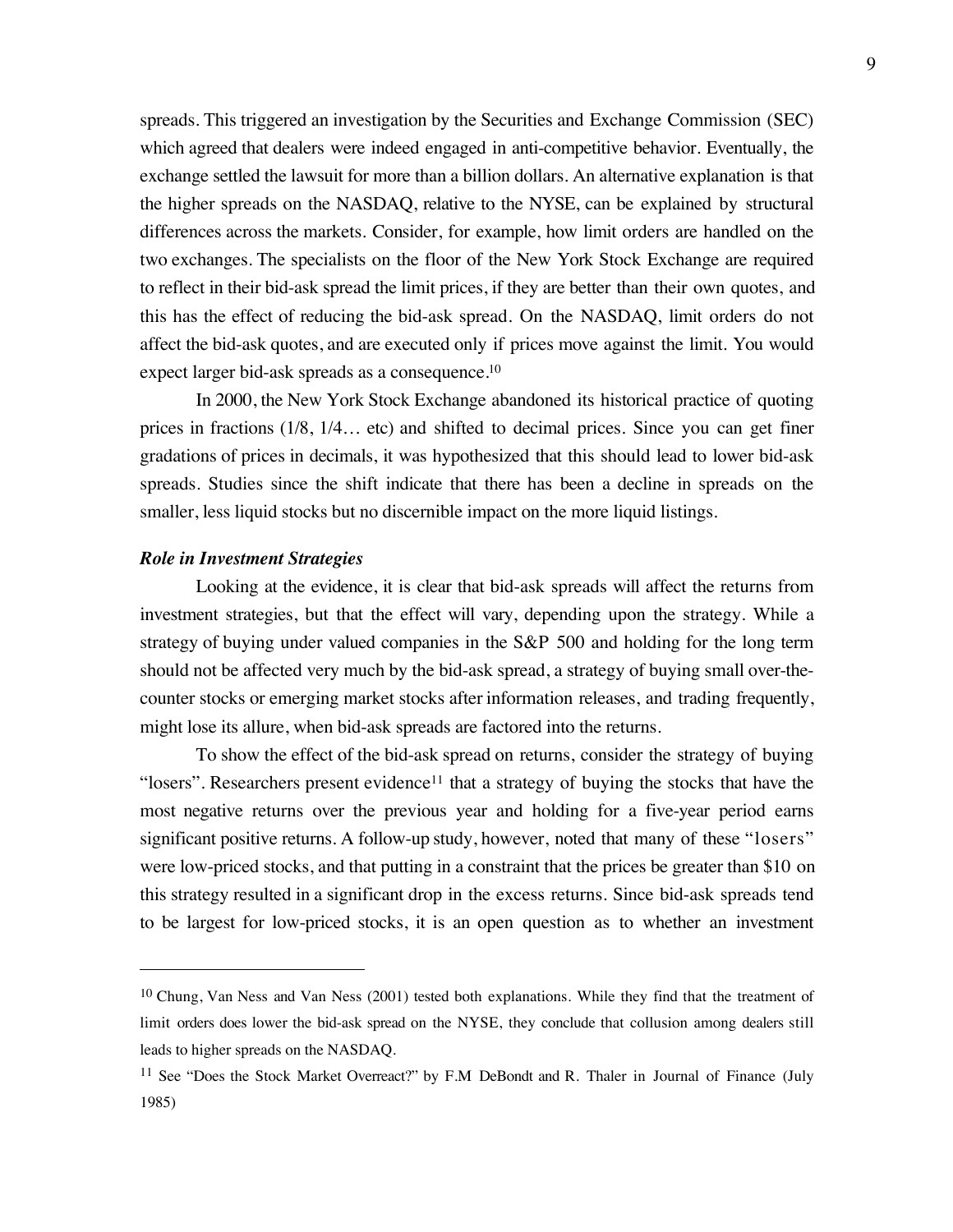strategy of buying losers will yield excess returns in practice. In fact, similar concerns should exist about any strategy that recommends investing in low-priced, illiquid and smallcap stocks, or in asset classes that have high volatility and low liquidity.

## **The Price Impact**

Most investors assume that trading costs become smaller as portfolios become larger. While this is true for brokerage commissions, it is not always the case for the other components of trading costs. There is one component where larger investors bear a more substantial cost than do smaller investors and that is in the impact that their trading has on prices. If the basic idea behind successful investing is to buy low and sell high, pushing the price up as you buy and then down as you sell reduces the profits from investing.

### *Why is there a price impact?*

There are two reasons for the price impact, when investors trade. The first is that markets are not completely liquid. A large trade can create an imbalance between buy and sell orders, and the only way in which this imbalance can be resolved is with a price change. This price change that arises from lack of liquidity, will generally be temporary and will be reversed as liquidity returns to the market.

The second reason for the price impact is informational. A large trade attracts the attention of other investors in that market because if might be motivated by new information that the trader possesses. Notwithstanding claims to the contrary, investors usually assume, with good reason, that an investor buying a large block is buying in advance of good news and that an investor selling a large block has come into possession of some bad news about the company. This price effect will generally not be temporary, especially when we look at a large number of stocks where such large trades are made. While investors are likely to be wrong a fair proportion of the time on the informational value of large block trades, there is reason to believe that they will be right almost as often.

#### *How large is the price impact?*

There is conflicting evidence on how much of an impact large trades have on stock prices. On the one hand, studies of block trades on the exchange floor seem to suggest that markets are liquid and that the price impact of trading is small and is reversed quickly. These studies, however, have generally looked at heavily traded stocks at the New York Stock exchange. On the other hand, there are others who argue that the price impact is likely to be large, especially for smaller and less liquid stocks.

Studies of the price reaction to large block trades on the floor of the exchange conclude that prices adjust within a few minutes to such trades. An early study examined the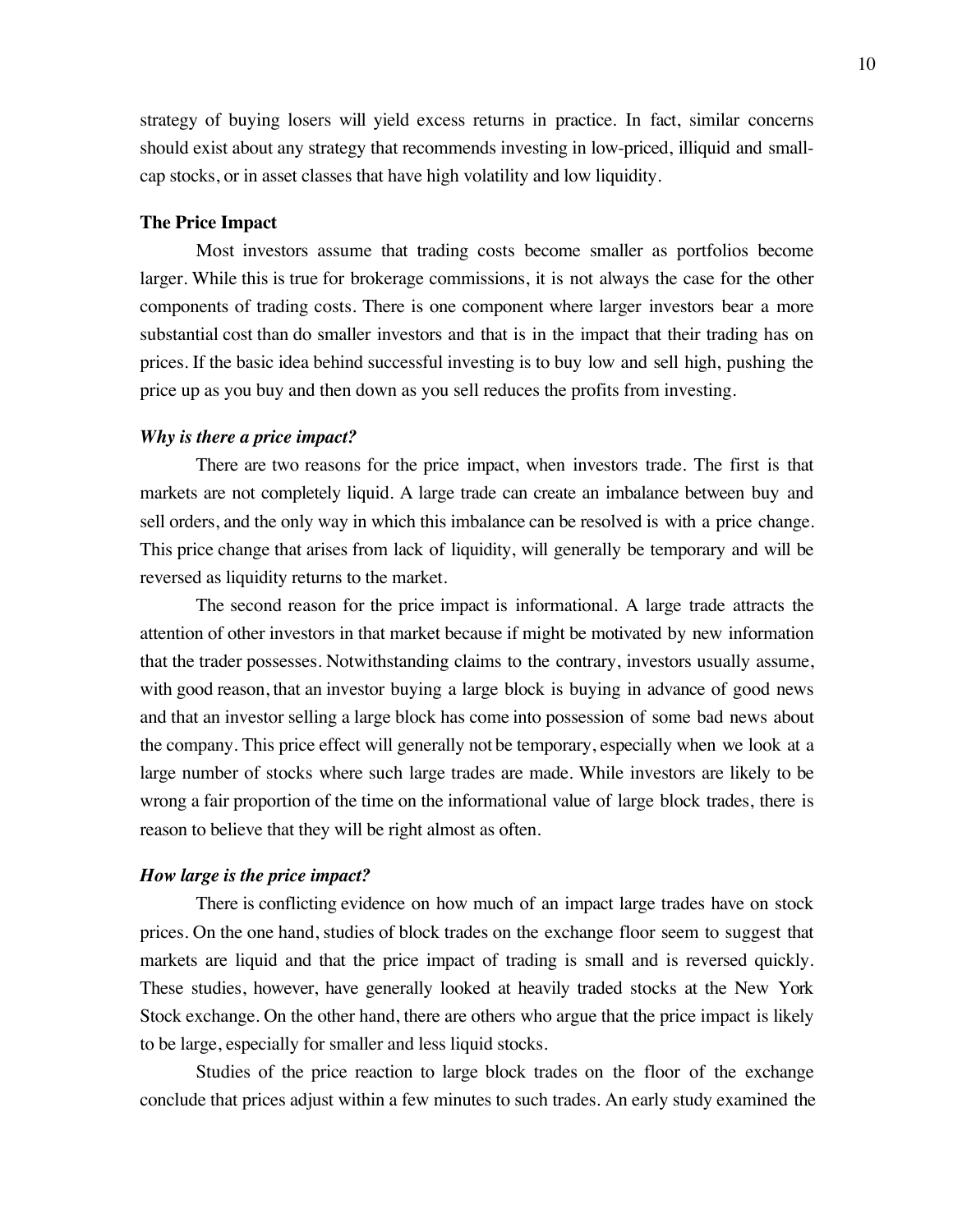speed of the price reaction by looking at the returns an investor could make by buying stock right around the block trade and selling later<sup>12</sup>. They estimated the returns after transactions as a function of how many minutes the acquisition took place after the block trade, and found that only trades made within a few minutes of the block trade had a chance of making excess returns. (See Figure 5.3) Put another way, prices adjusted to the liquidity effects of the block trade within five minutes of the block. While this may be understated because of the fact that these were block trades on large stocks on the NYSE, it is still fairly strong evidence of the capacity of markets to adjust quickly to imbalances between demand and supply.



*Figure 5.3: Annualized Returns from buying after block trades*

Minutes after the Block Trade

This study suffers from a sampling bias - it looks at large block trades in liquid stocks on the exchange floor. Studies that look at smaller, less liquid stocks find that the price impact tends to be larger and the adjustment back to the correct price is slower than it is for the more liquid stocks.<sup>13</sup> There are other interesting facts about block trades that have emerged from other studies. First, while stock prices go up on block buys and go down on block sell, they are far more likely to bounce back after sell trades. In other words, when

<sup>12</sup> See Dann, Mayers and Rabb.(1978)

<sup>&</sup>lt;sup>13</sup> Joel Haasbrouck looked at a detailed data set that contained information on quotes, trades and spreads of stocks listed on the NYSE and came to this conclusion.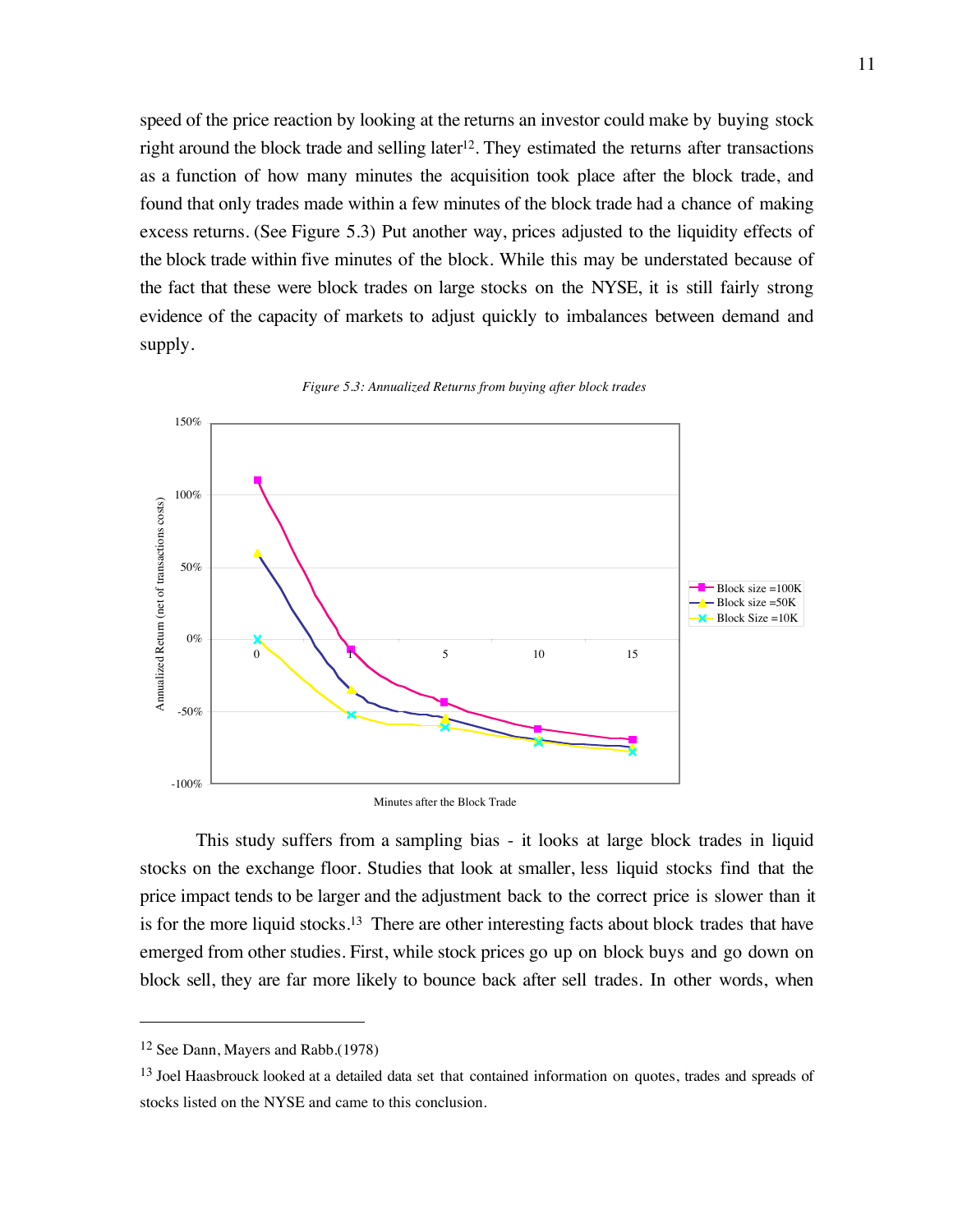prices go up after a block buy, they are more likely to stay up.<sup>14</sup> A recent study<sup>15</sup> looks at both liquid and illiquid stocks on the NYSE also finds a tendency on the part of markets to overshoot. When a block buy is made, the price seems to go up too much and it can take several days for it to revert back to a normal level for illiquid stocks.

These studies, while they establish a price impact, also suffer from another selection bias, insofar as they look only at actual executions. The true cost of market impact arises from those trades that would have been done in the absence of a market impact but were not because of the perception that it would be large. In one of few studies of how large this cost could be, Thomas Loeb collected bid and ask prices from specialists and market makers, at a point in time, for a variety of block sizes. Thus, the differences in the spreads as the block size increases can be viewed as an expected price impact from these trades. Table 5.2 summarizes his findings across stocks, classified by market capitalization:

|                |          | Dollar Value of Block (\$ thoustands) |          |          |           |          |             |         |        |
|----------------|----------|---------------------------------------|----------|----------|-----------|----------|-------------|---------|--------|
| <b>Sector</b>  | 5        | 25                                    | 250      | 500      | 1000      | 2500     | <i>5000</i> | 10000   | 20000  |
| Smallest       | 17.30%   | 27.30%                                | 43.80%   |          |           |          |             |         |        |
| $\mathfrak{2}$ | 8.90%    | 12.00%                                | 23.80%   | 33.40%   |           |          |             |         |        |
| 3              | $5.00\%$ | 7.60%                                 | 18.80%   | 25.90%   | $30.00\%$ |          |             |         |        |
| 4              | $4.30\%$ | 5.80%                                 | $9.60\%$ | 16.90%   | 25.40\%   | 31.50%   |             |         |        |
| 5              | 2.80%    | 3.90%                                 | 5.90%    | 8.10%    | 11.50%    | 15.70%   | 25.70%      |         |        |
| 6              | 1.80%    | 2.10%                                 | $3.20\%$ | 4.40%    | 5.60%     | $7.90\%$ | 11.00%      | 16.20\% |        |
| 7              | $1.90\%$ | $2.00\%$                              | 3.10%    | $4.00\%$ | 5.60%     | $7.70\%$ | $10.40\%$   | 14.30%  | 20.00% |
| 8              | $1.90\%$ | 1.90%                                 | 2.70%    | $3.30\%$ | 4.60%     | $6.20\%$ | $8.90\%$    | 13.60%  | 18.10% |
| Largest        | 1.10%    | 1.20%                                 | 1.30%    | 1.71%    | 2.10%     | 2.80%    | 4.10%       | 5.90%   | 8.00%  |

*Table 5.2: Round-Trip Transactions Costs as a Function of Market Capitalization and Block Size*

The sectors refer to market capitalization, and show the negative relationship between size and price impact. Note, however the effect of increasing block sizes on expected price impact, within each sector; larger trades elicit much larger price impact than do smaller trades.

<sup>14</sup> See Holthausen, R. W., R. W. Leftwich, and D. Mayers, 1990, Large-Block Transactions, the

Speed of Response, and Temporary and Permanent Stock-Price Effects," Journal of Financial Economics, 26, 71-95. and Keim, D. B., and A. Madhavan, 1995, Anatomy of the Trading Process: Empirical

Evidence on the Behavior of Institutional Trades," Journal of Financial Economics, 37, 371-398.

<sup>15</sup> See Spierdijk, Nijman, and van Soest (2002)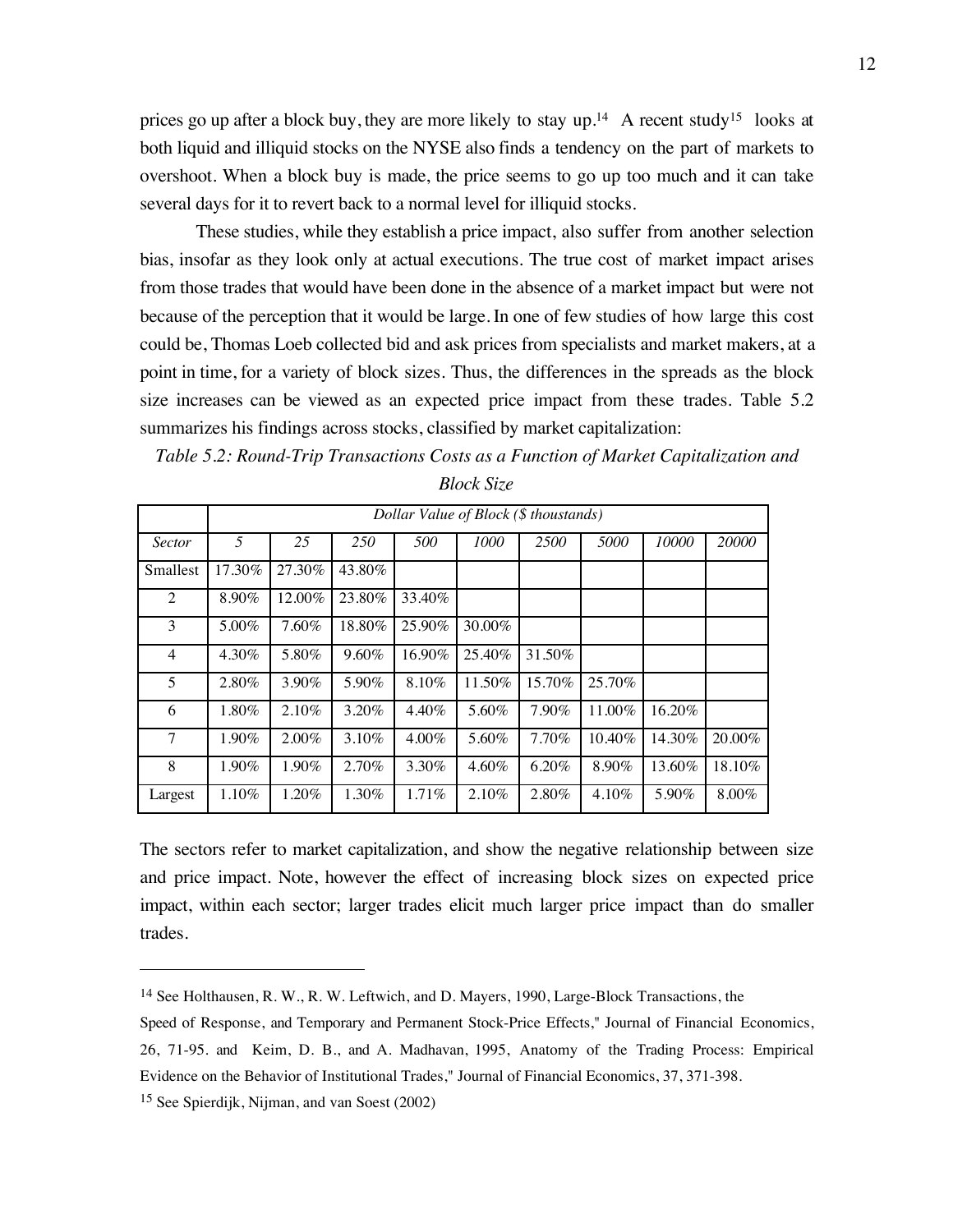While the Loeb studies suggest that price impact can create very large costs, studies of actual equity transactions suggest that institutional investors have learned how to reduce, if not eliminate, these costs by modifying their trading behavior. A study by Leinweber, who looked<sup>16</sup> at 13,651 equity transactions, totaling about \$ 2 billion, by a large corporate pension plan in 1991, found a very weak relationship between trade size and trading cost. Figure 5.4 presents his findings on the percent trading cost and the size of the trade as a percent of the three-day average trading volume:



 $-20$  $\theta$ 

100

Source: David J. Leinweber.

200

300

400

Percent of Average Volume

500

600

700

800



highest cost trades. Figure 5.5 presents the net trading loss by order size:

Note the bulge around the smallest trades, which seem to have both the lowest cost and the

<sup>&</sup>lt;sup>16</sup> See "Using Information from Trading in Trading and Portfolio Management" by D.J. Leinweber in Execution Techniques, True Trading Costs and Microstructure of Markets, AIMR.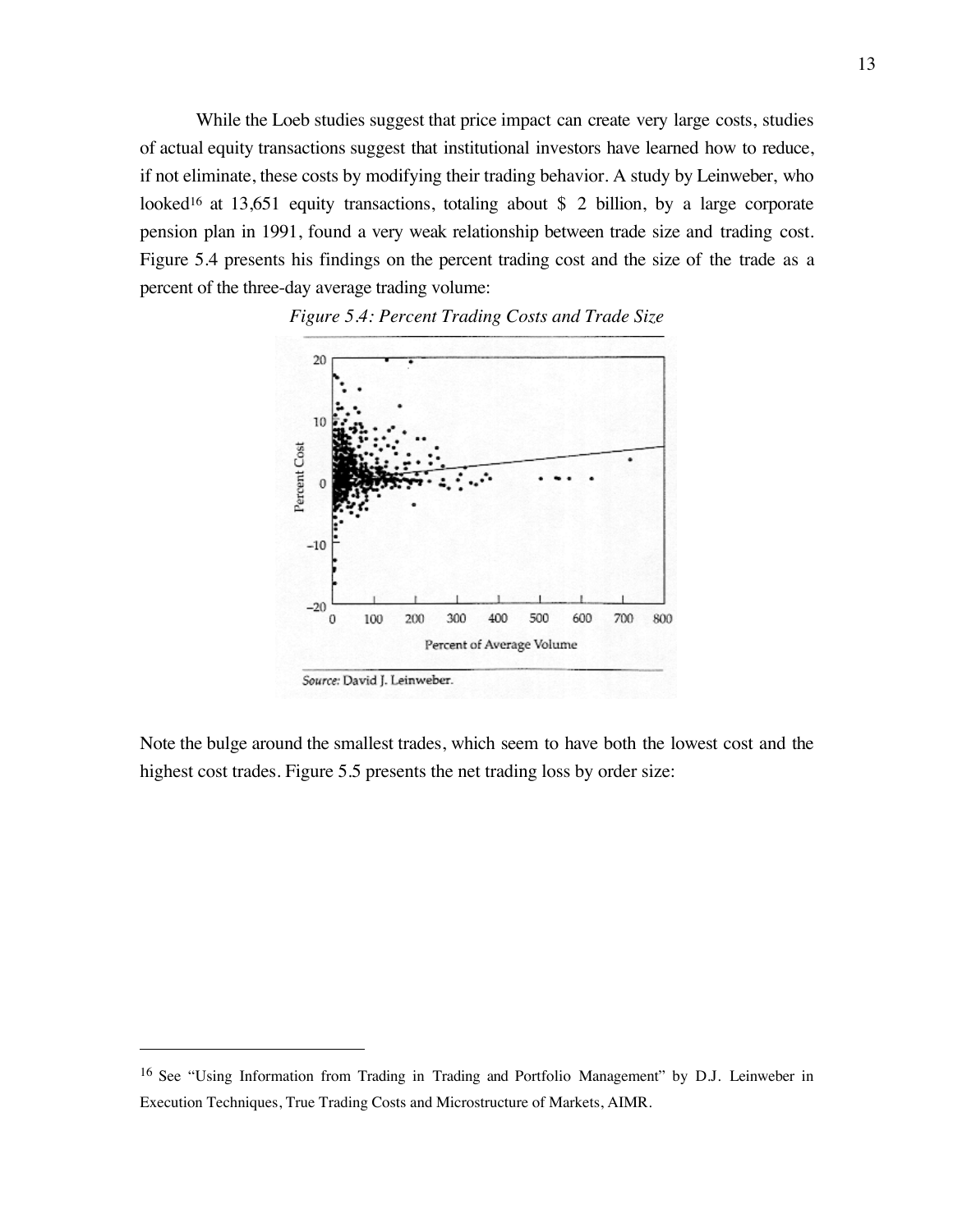

In fact, while smaller trades (<25,000 shares), on average, had lower trading costs than larger trades, they cumulatively accounted for almost 30% of the total trading costs for the fund. Thus, it may be just as important to worry about trading costs on small trades as on large trades, especially given the sheer number of small trades made by many portfolio managers and investors.

#### *Determinants of the Price Impact*

Looking at the evidence, the variables that determine that price impact of trading seem to be the same variables that drive the bid-ask spread. That should not be surprising. The price impact and the bid-ask spread are both a function of the liquidity of the market. The inventory costs and adverse selection problems are likely to be largest for stocks where small trades can move the market significantly.

Since you can reduce the price impact of trades by breaking them up into smaller trades, the price impact cost is likely to be greatest for investment strategies that require instantaneous trading. Thus, a portfolio manager who buys small, illiquid stocks because they are under valued is likely to face a smaller price impact cost than an investor who buys the same stocks after positive earnings announcements. The former can afford to spread his trades over time whereas the latter has to trade right after the announcement. We will consider this issue in more detail in the next section.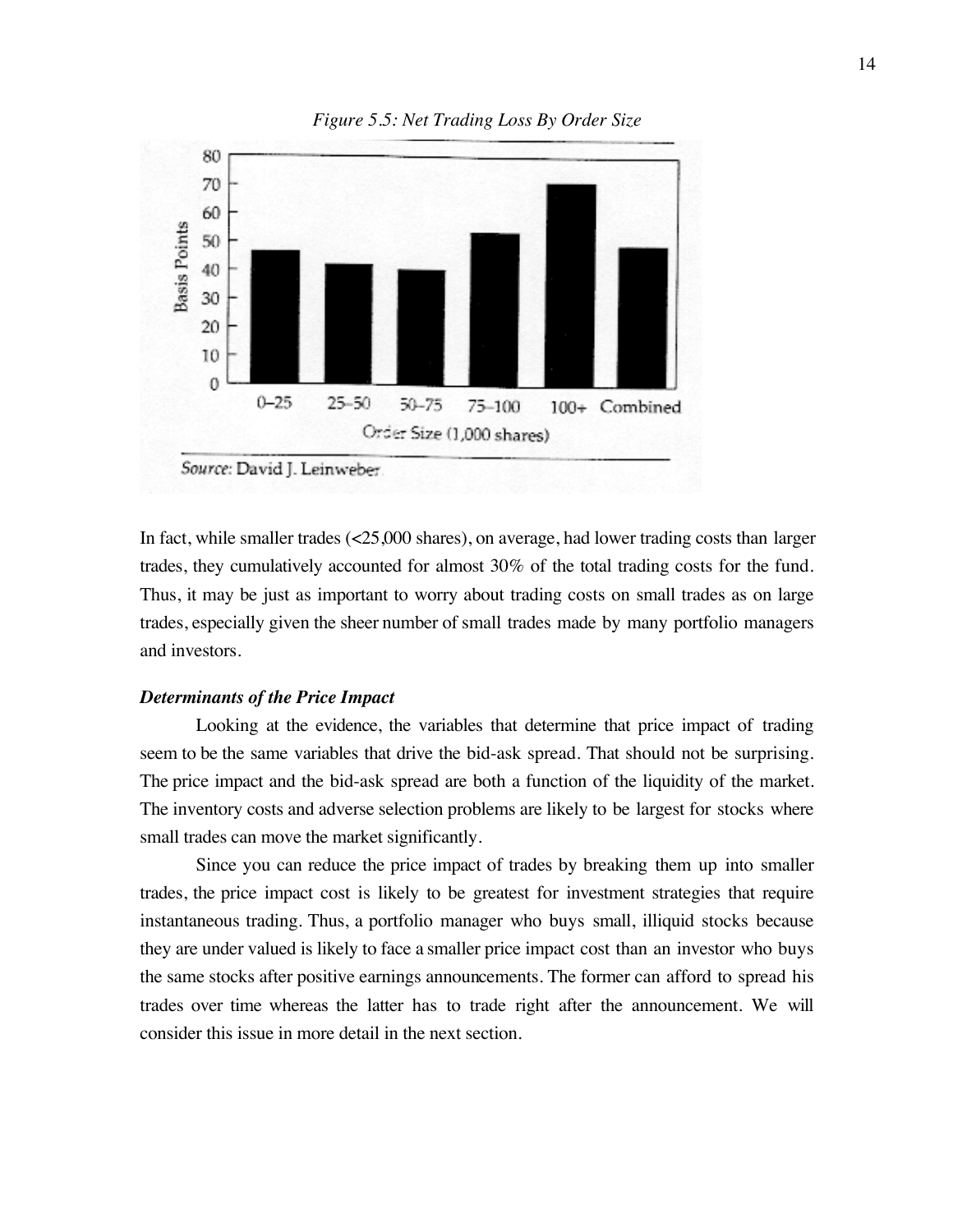## **The Opportunity Cost of Waiting**

The final component of trading costs is the opportunity cost of waiting. An investor can reduce the bid-ask spread and price impact costs of trading by trading patiently. If, in fact, there was no cost to waiting, even a large investor could break up trades into small lots and buy or sell large quantities without affecting the price or the spread significantly. There is, however, a cost to waiting. In particular, the price of an asset that an investor wants to buy because he or she believes that it is undervalued may rise while the investor waits to trade, and this, in turn, can lead to one of two consequences. One is that the investor does eventually buy, but at a much higher price, reducing expected profits from the investment. The other is that the price rises so much that the asset is no longer under valued and the investor does not trade at all. A similar calculus applies when an investor wants to sell an asset that he or she thinks is overvalued.

The cost of waiting will depend in great part on the probability that the investor assigns that the price will rise (fall) while he or she waits to buy (sell). We would argue that this probability will be a function of why the investor thinks the asset is under or over valued. In particular, the following factors should affect this probability:

- 1. *Is the valuation assessment based upon private information or is based upon public information?* Private information tends to have a short shelf life in financial markets, and the risks of sitting on private information are much greater than the risks of waiting when the valuation assessment is based upon public information. Thus, the cost of waiting is much larger when the strategy is to buy on the rumors (or information) of a possible takeover than it would be in a strategy of buying low PE ratio stocks.
- 2. *How active is the market for information?* Building on the first point, the risks of waiting, when one has valuable information, is much greater in markets where there are other investors actively searching for the same information. Again, in practical terms, the costs of waiting might be greater when there are dozens of analysts following the target stock than when there are few other investors paying attention to the stock.
- *3. How long term or short term is the strategy?* While this generalization does not always hold, short-term strategies are much likely to be affected by the cost of waiting than longer term strategies. Some of this can be attributed to the fact that short term strategies are more likely to be motivated by private information, whereas long term strategies are more likely to be motivated by views on value.
- *4. Is the investment strategy a "contrarian" or "momentum" strategy?* In a contrarian strategy, where investors are investing against the prevailing tide (buying when others are selling or selling when others are buying), the cost of waiting is likely to be smaller precisely because of this behavior. In contrast, the cost of waiting in a "momentum"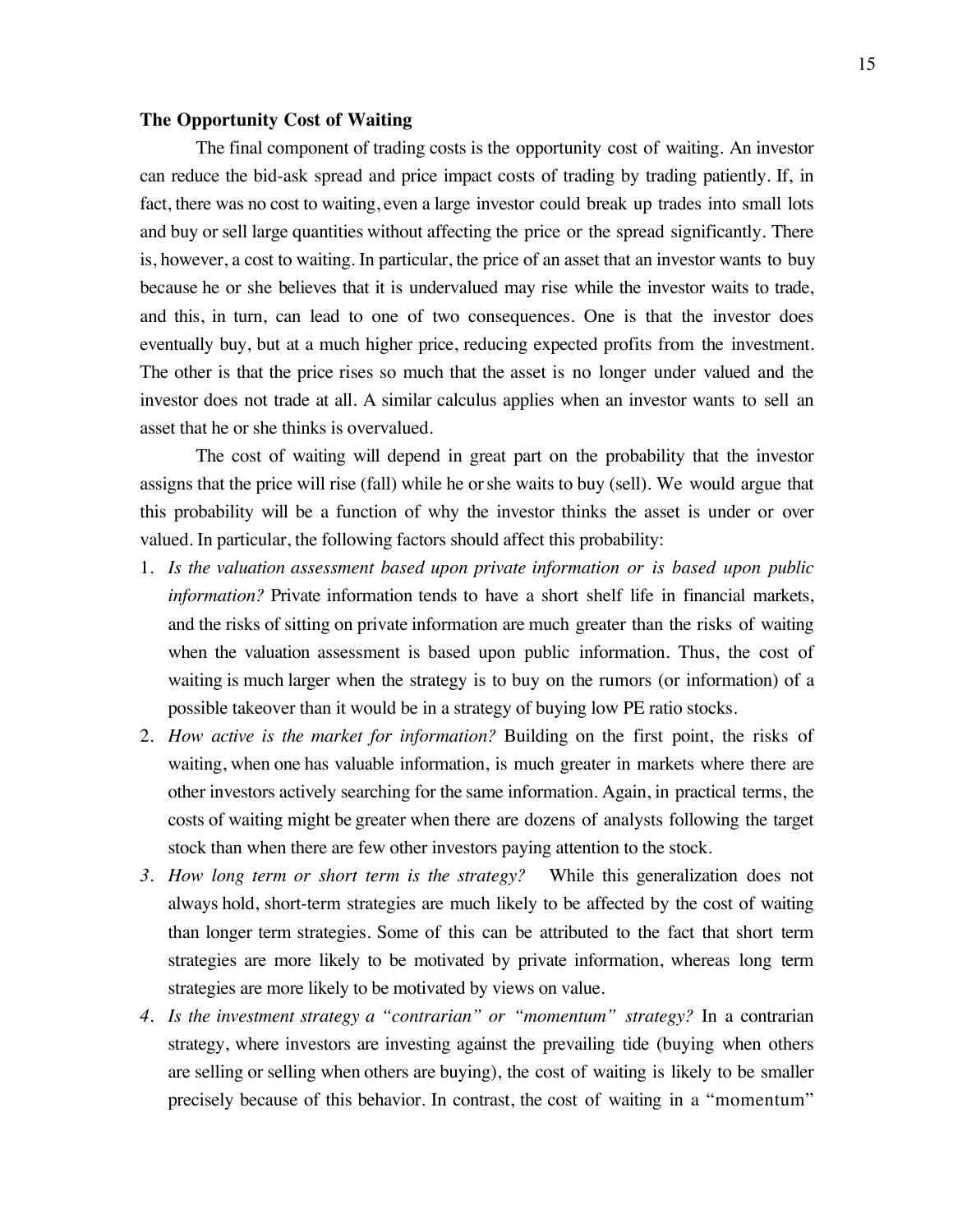strategy are likely to be higher since the investor is buying when other investors are buying and selling when others are selling.

In summary, the cost of waiting is likely to be greatest for short term investment strategies, based upon private information or momentum, in markets with active information gathering. It will be less of an issue for long term investment strategies based upon public information and for contrarian strategies.

## **Investment Strategy and Total Trading Costs**

 $\overline{a}$ 

The fact that assets which have high bid-ask spreads also tend to be assets where trading can have a significant price impact makes it even more critical that we examine investment strategies that focus disproportionately in these assets with skepticism. With the price impact, the effect of the size of the portfolio becomes much more critical, since large portfolios beget large trading blocks, which, in turn, have the biggest price impact. Thus, a strategy of investing in low-priced stocks which are not followed by analysts may yield excess returns, even after the bid-ask spread is considered, for a portfolio of \$ 25 million but cease to be profitable if that same portfolio becomes \$ 500 million.

Keim and Madhavan illustrate the interrelationship between total trading costs – implicit (including price impact and opportunity costs) as well as explicit (commissions and spreads) – and investment strategies.<sup>17</sup> Not surprisingly, they find that strategies that require large block trades have much higher total trading costs than strategies with smaller trades. They also find that the total trading costs are much greater for investors who buy small stocks as opposed to large ones. Table 5.3 provides a summary of their estimates of total trading costs for small cap and large cap companies listed on the NYSE and NASDAQ from 1991 to 1993.

| <b>Market</b>   |                                    |          | <b>Total Trading</b> | <b>Total Trading</b> |
|-----------------|------------------------------------|----------|----------------------|----------------------|
| Capitalization  | <b>Implicit Cost</b> Explicit Cost |          | Costs (NYSE)         | Costs (NASDAQ)       |
| <b>Smallest</b> | $2.71\%$                           | $1.09\%$ | 3.80%                | 5.76%                |
| 2               | $1.62\%$                           | $0.71\%$ | 2.33%                | $3.25\%$             |
| 3               | $1.13\%$                           | $0.54\%$ | $1.67\%$             | $2.10\%$             |
| 4               | $0.69\%$                           | $0.40\%$ | 1.09%                | 1.36%                |
| Largest         | 0.28%                              | $0.28\%$ | $0.31\%$             | $0.40\%$             |

*Table 5.3: Total Round Trip Trading Costs and Market Capitalization*

<sup>17</sup> See "The Cost of Institutional Equity Trades" by Keim, D.B. and A. Madhavan in the Financial Analysts Journal, July/August 1998.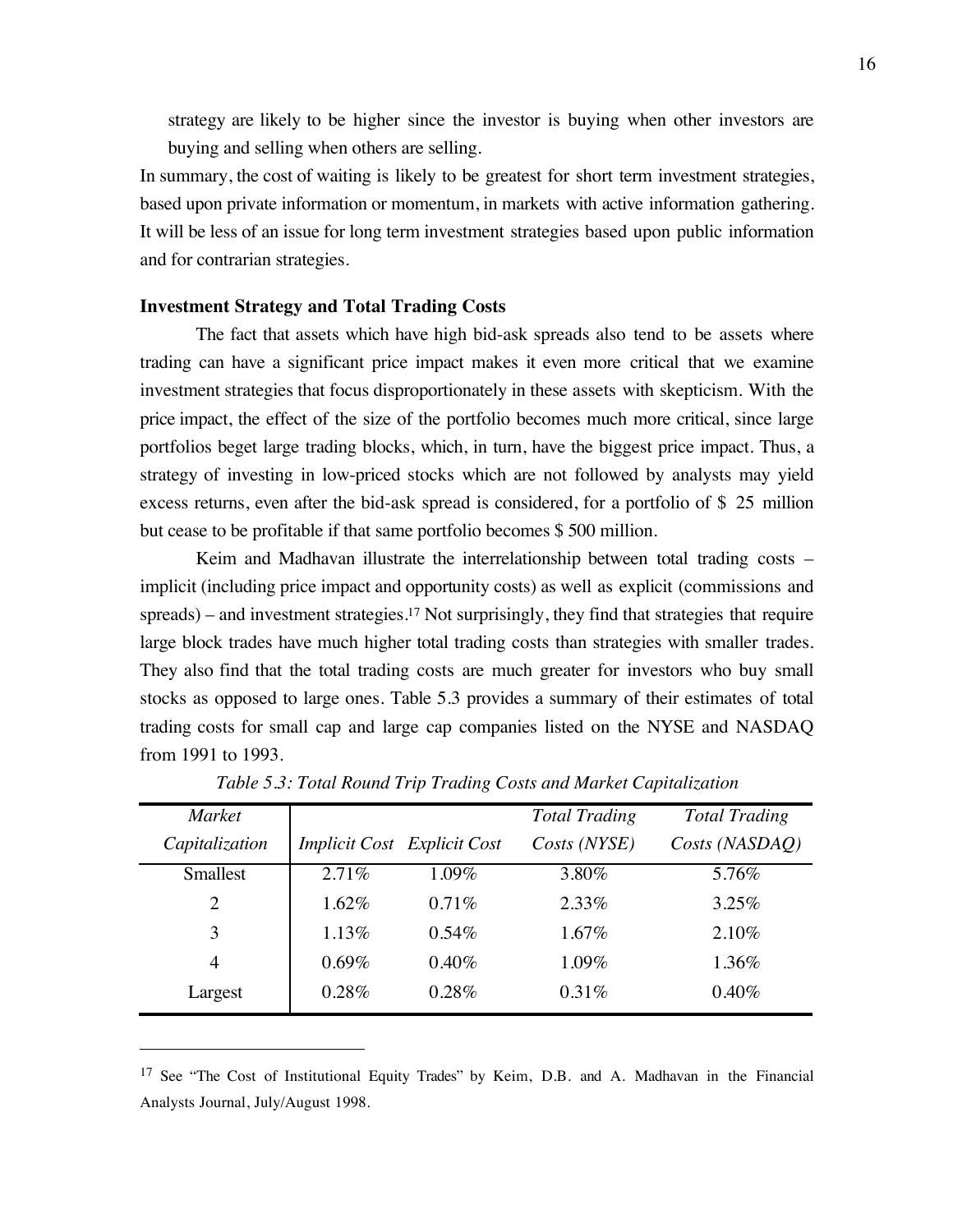Note that the smallest companies have total round-trip trading costs that are significantly higher than the largest companies. They also find significant differences in costs between managers with different trading styles, with technical traders having the highest costs (presumably because of their need for immediate execution) and value traders the lowest costs.

# **Trading Costs with Non-traded Assets**

If the cost of trading stocks can be substantial, it should be even more significant if your investment strategy requires you to hold assets that are not traded regularly such as collectibles, real estate or equity positions in private companies. In this section, we will consider these costs.

#### **Trading Costs on Real Assets**

If your investment strategy requires you to hold real assets, you may be exposed to very large trading costs. Real assets can range from gold to real estate to fine art and the transactions costs associated with trading these assets can also vary substantially. The smallest transactions costs are associated with precious commodities – gold, silver or diamonds – since they tend to come in standardized units. With residential real estate, the commission that you have to pay a real estate broker or salesperson can be 5-6% of the value of the asset. With commercial real estate, commissions may be smaller for larger transactions, but they will be well in excess of commissions on financial assets. With fine art or collectibles, the commissions become even higher. If you sell a Picasso through one of the auction houses, you may have to pay  $15{\cdot}20\%$  of the value of the painting as a commission. Why are the costs so high? The first reason is that there are far fewer intermediaries in real asset businesses than there are in the stock or bond markets; this reduces competition. The second is that real estate and fine art are not standardized products. In other words, one Picasso can be very different from another, and you often need the help of experts to judge value. This adds to the cost in the process.

## **Trading Costs on Private Equity/ Businesses**

If your strategy requires you to take positions in private businesses – private equity as it is called – you have to allow for the fact that lucrative though the returns from these investments may be, they are illiquid. It is common, in fact, for investors in private businesses to assess an illiquidity discount on value to reflect their expectation that the cost of getting out of the position will be high. In this section, we will consider some of the factors that will determine this cost and empirical assessments of how big the cost may be.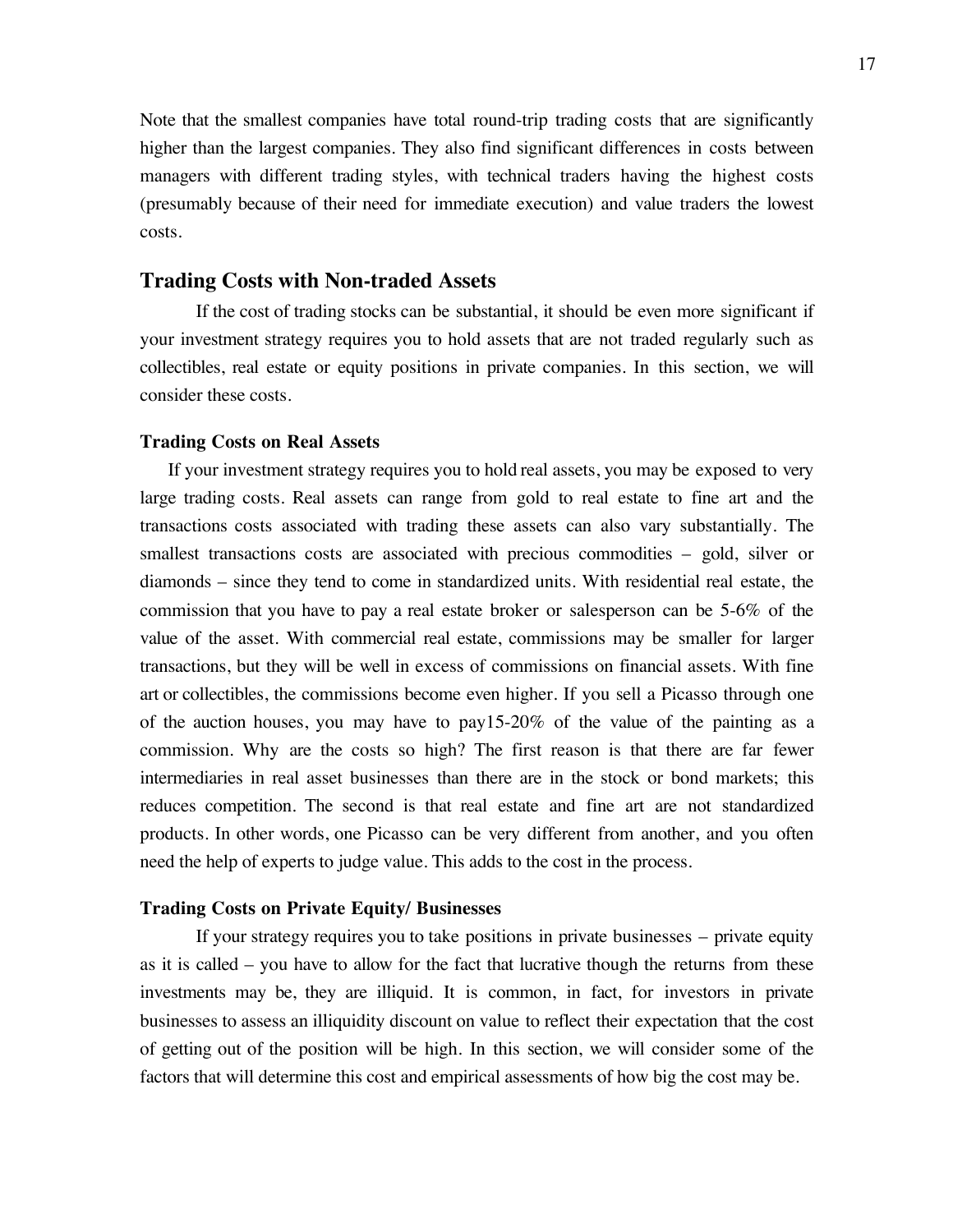### *Determinants of Illiquidity Cost*

The cost of illiquidity is likely to vary across both firms and buyers, which renders rules of thumb useless. Let us consider first some of the factors that may cause the cost to vary across firms.

1. *Liquidity of assets owned by the firm*: The fact that a private firm is difficult to sell may be rendered moot if its assets are liquid and can be sold with no significant loss in value. A private firm with significant holdings of cash and marketable securities should have a lower illiquidity costs than one with factories or other assets for which there are relatively few buyers.

2. *Financial Health and cashflows of the firm*: A private firm that is financially healthy should be easier to sell than one that is not healthy. In particular, a firm with strong income and positive cash flows should be subject to a smaller illiquidity cost than one with negative income and cash flows.

*3. Possibility of going public in the future:* The greater the likelihood that a private firm can go public in the future, the lower should be the illiquidity cost. In effect, the probability of going public is built into the valuation of the private firm.

*4. Size of the Firm*: If we state the illiquidity cost as a percent of the value of the firm, it should become smaller as the size of the firm increases. In other words, the illiquidity discount should be smaller as a percent of firm value for firms like Cargill and Koch Industries, which are worth billions of dollars, than it should be for a small firm worth \$15 million.

The illiquidity cost is also likely to vary across potential buyers because the desire for liquidity varies among individuals. It is likely that those buyers who have deep pockets and see little or no need to cash out their equity positions will face lower illiquidity costs, for similar firms, than buyers that have less of a safety margin.

## *Empirical Evidence on Illiquidity Cost*

How large is the cost of being illiquid? This is a very difficult question to answer empirically because the discount attached to an asset's value itself cannot be observed. Even if we were able to obtain the terms of all private firm transactions, note that what is reported is the price at which private firms are bought and sold. The value of these firms is not reported and the illiquidity discount is the difference between the value and the price.

In fact, much of the evidence on illiquidity discounts comes from examining "restricted stock" at publicly traded firms. Restricted securities are securities issued by a publicly traded company, but not registered with the SEC, that can be sold through private placements to investors, but cannot be resold in the open market for a two-year holding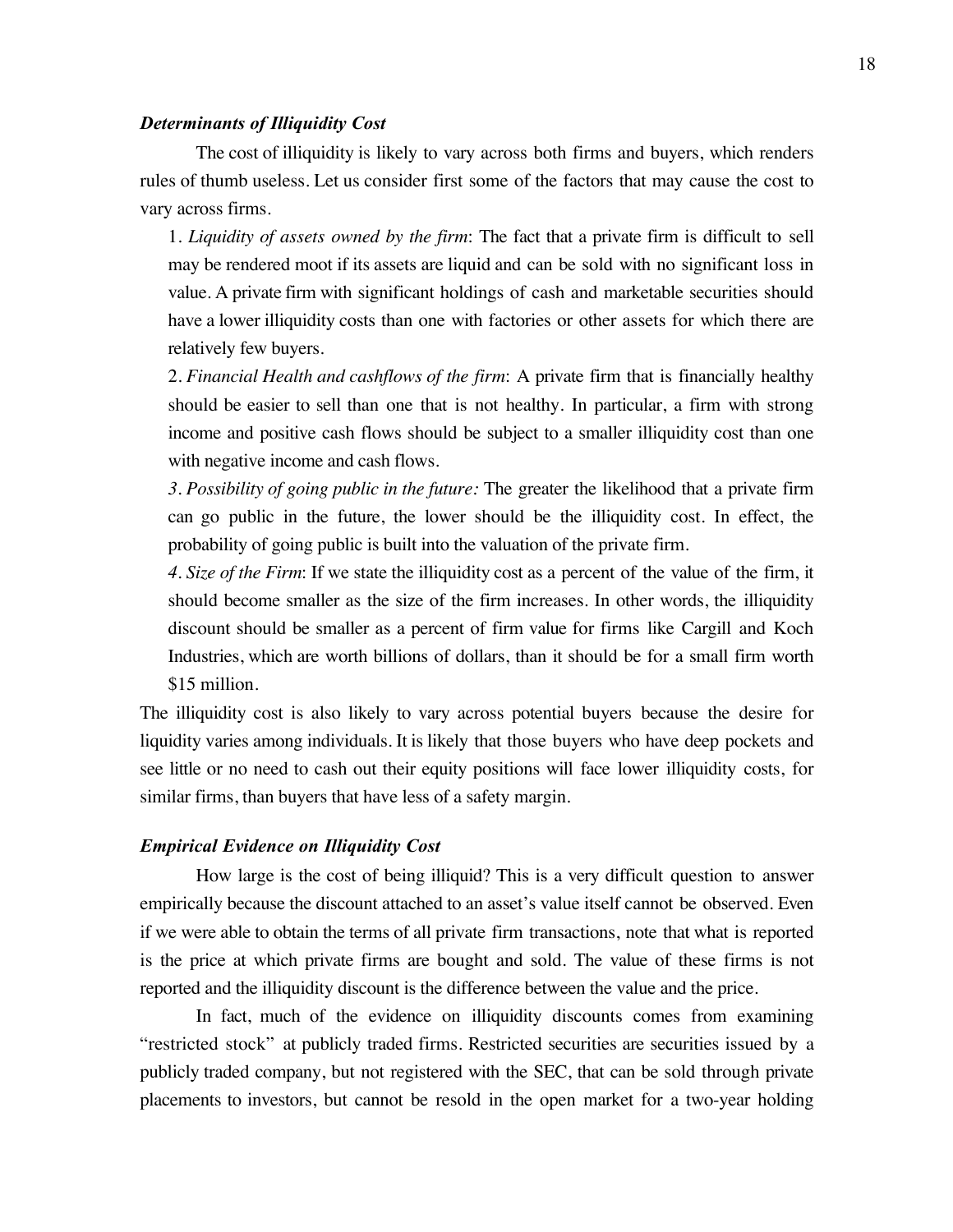period, and limited amounts can be sold after that. When this stock is issued, the issue price is set much lower than the prevailing market price, which is observable, and the difference is viewed as a discount for illiquidity. There have been several studies of restricted stock, and while they vary on the degree of the discount at which restricted stock are place, they all report significant discounts.18

In summary, then, there seems to be a substantial discount attached, at least on average, when an investment is not liquid. Much of the practice of estimating illiquidity discounts seems to build on these averages. For instance, rules of thumb often set the illiquidity discount at 20-30% of estimated value and there seems to be little or no variation across firms.

# **The Management of Trading Costs**

The preceding discussion make clear out not only how large the "trading cost" problem is for active money managers, but also how difficult it is to develop a strategy to minimize the collective cost. Actions taken to reduce one type of trading cost (say, the brokerage commission or bid-ask spread) may increase another (for instance, the price impact). Strategies designed to minimize the collective impact of the bid-ask spread and the price impact (such as breaking up trades and using alternative trading routes) may increase the opportunity cost of waiting. In this section, we will examine ways in which trading costs can be managed within the broader construct of maximizing portfolio returns, given an investment philosophy.

#### *Step 1: Develop a coherent investment philosophy and a consistent investment strategy*

The first step in managing trading costs is developing and staying with a coherent investment philosophy and strategy. The portfolio managers who pride themselves on style switching and moving from one investment philosophy to another are the ones who bear the biggest burden in terms of transactions costs, partly because style switching increases turnover and partly because it is difficult to develop a trading strategy without a consistent investment strategy.

*Step 2: Estimate the cost of waiting given the investment strategy*



<sup>18</sup> Maher reports a discount of 35.43% on restricted stock issues made between *Mighedt Fradithgoroney*, using data from 1970, reports an average discount of 35%. Silber looked 1949 to 1989 and estimates a discount of 33.75%.

 $\overline{a}$ 

at restricted stock assumes them 50 mutual funds with the highest trading costs.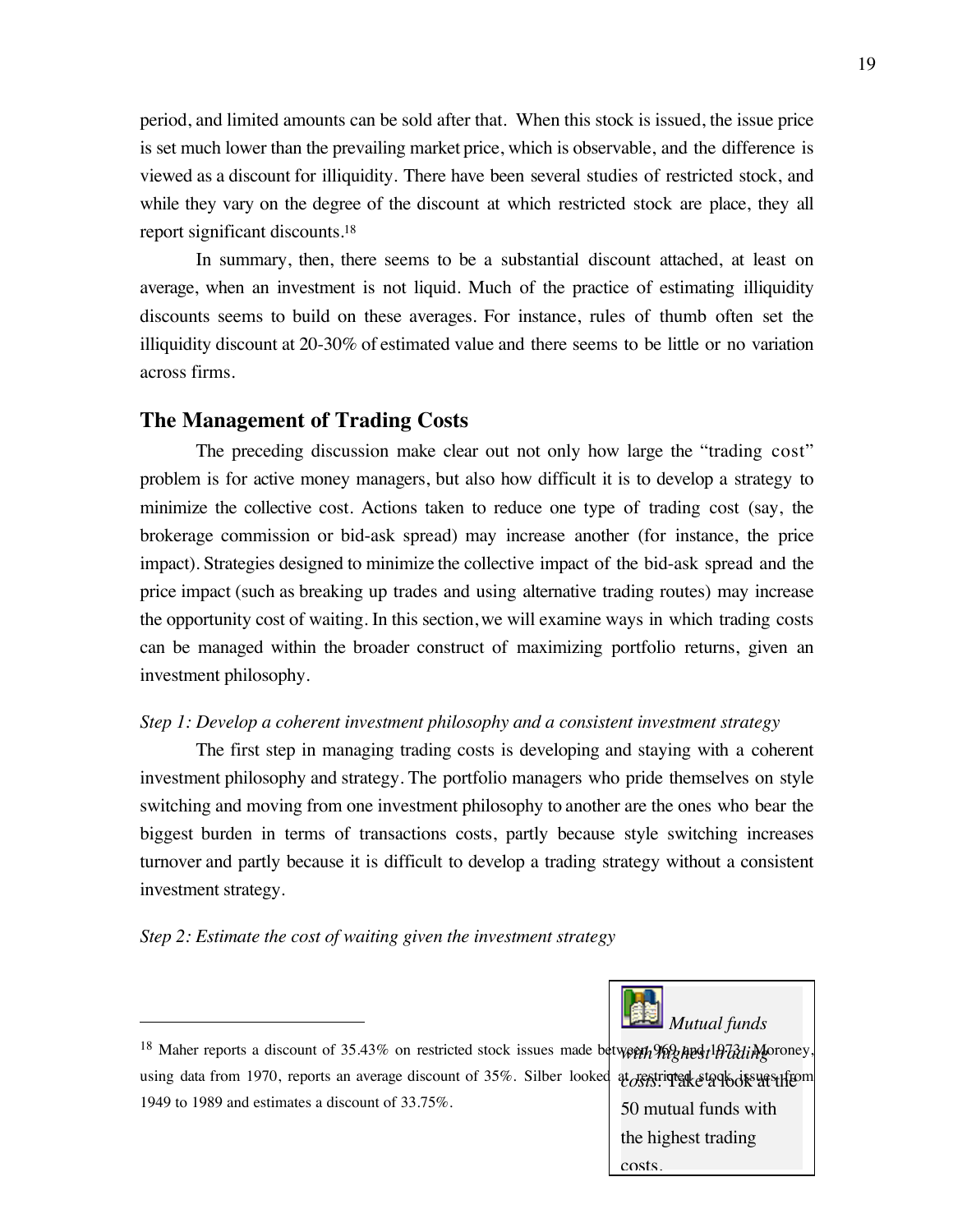The second step in the process is determining the cost of waiting for the investment strategy that is being followed. As noted in the previous section, the cost of waiting is likely to small for long-term, contrarian strategies and greater for short-term, information-based and momentum strategies. If the cost of waiting is very high, then the objective has to be minimize this cost, which essentially translates into trading as quickly as one can, even if the other costs of trading increase as a consequence.

# *Step 3: Look at the alternatives available to minimize transactions costs, given the cost of waiting*

Once the cost of waiting has been identified, the investor can consider the third step which is to minimize the effect of the bid-ask spread and the price impact on portfolio returns. While we have talked about trading primarily in terms of trading on the floor of the exchange, there are a number of options that an investor can use to reduce the trading costs. Rose and Cushing19 make some of the following suggestions to reduce trading costs on a portfolio for an institutional investor.

- 1. Take advantage of the alternatives to trading on the floor of the exchange. Among these alternatives are using the upstairs block market (where large buyers and sellers trade with each other), the dealer market (where trades are made with a dealer) and crossing networks, where trades are executed over a network. The trade off is straightforward the approaches that yield the most liquidity (the exchange floor and the dealer market) are also the ones that have the highest trading costs.
- 2. Trade portfolios rather than individual stocks, when multiple orders have to be placed. Portfolio trades generally result in lower trading costs and allow for better riskmanagement and hedging capabilities.
- 3. Use technology to reduce the paperwork associated with trading and to keep track of trades which have already been made. By allowing traders to have information on whether their trades have been executed, and on trades that have already been made, technology can help control costs.
- 4. Be prepared prior to trading on ways to control liquidity and splits between manual and electronic trading. This "pre-trade" analysis will allow traders to identify the least costly and most efficient way to make a trade.
- 5. After the trade has been executed, do a post-trade analysis, where the details of the trade are provided in addition to a market impact analysis, which lists among other

<sup>&</sup>lt;sup>19</sup> See "Making the Best Use of Trading Alternatives" by J.D. Rose and D.C. Cushing in Execution Techniques, True Trading Costs and the Microstructure of Markets, AIMR>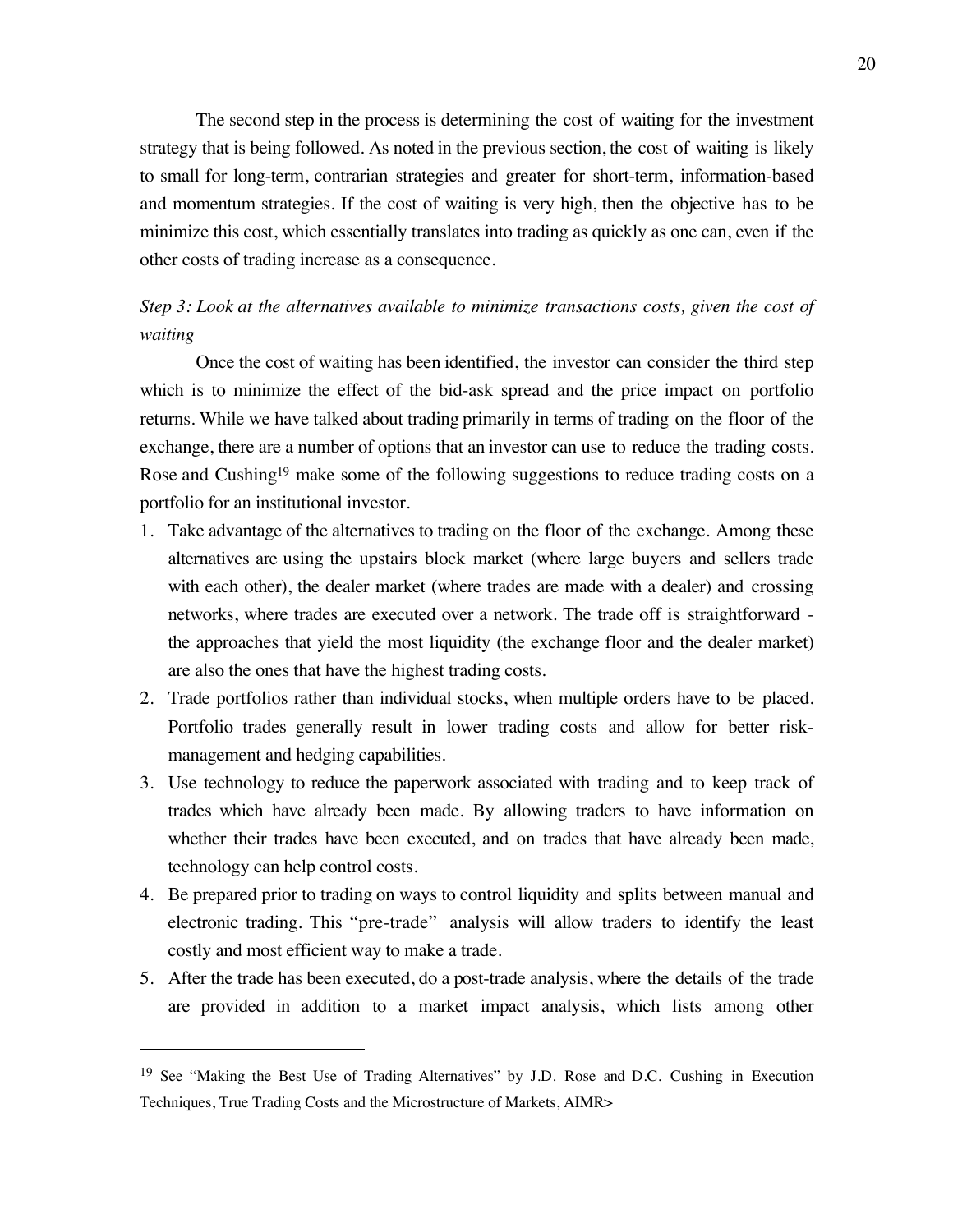information, the benchmarks that can be used to estimate the price impact, including the mid-point of the bid-ask spread before the trade and the previous day's close. These post-trade analyses can then be aggregated across types of trades., securities and markets to give portfolio managers a measure of where their costs are greatest and how to control them.

# *Step 4: Stay within a portfolio size that is consistent with the investment philosophy and trading strategy that has been chosen*

While it is tempting to most portfolio managers to view portfolio growth as the fruit of past success, there is a danger that arises from allowing portfolios to become too big. How big is too big? It depends upon both the portfolio strategy that has been chosen, and the trading costs associated with that strategy. While a long-term value investor who focuses well-known, large-capitalization stocks might be able to allow his or her portfolio to increase to almost any size, an investor in small-cap, high growth stocks or emerging market stocks may not have the same luxury, because of the trading costs we have enumerated in the earlier sections.

#### *Step 5: Consider whether your investment strategy is yielding returns that exceed the costs*

The ultimate test of an investment strategy lies in whether it earns excess returns after transactions costs. Once an investor has gone through the first four steps, the moment of truth always arrives when the performance of the portfolio is evaluated. If a strategy consistently delivers returns that are lower than the costs associated with implementing the strategy, the investor has one of two choices - he or she can switch to a passive investing approach (such as an index fund) or to a different active investing strategy, with higher expected returns or lower trading costs or both.

## **Taxes**

As has often been said, the only two things that are certain in life are taxes and death. While investors may get a chance to pause and admire the pre-tax returns they make on their investment portfolios, they can spend only the returns that they have left after taxes. Strategies that yield attractive pre-tax returns can generate sub-standard after tax returns. There are two reasons why taxes are ignored by both researchers looking at investment strategies and portfolio managers who put these strategies into practice. The first is that taxes affect different investors differently, ranging from no impact on tax-exempt investors such as pension funds to very large effects on older and wealthier individual investors. The second is the complexity of the tax laws is such that the same investor may face different tax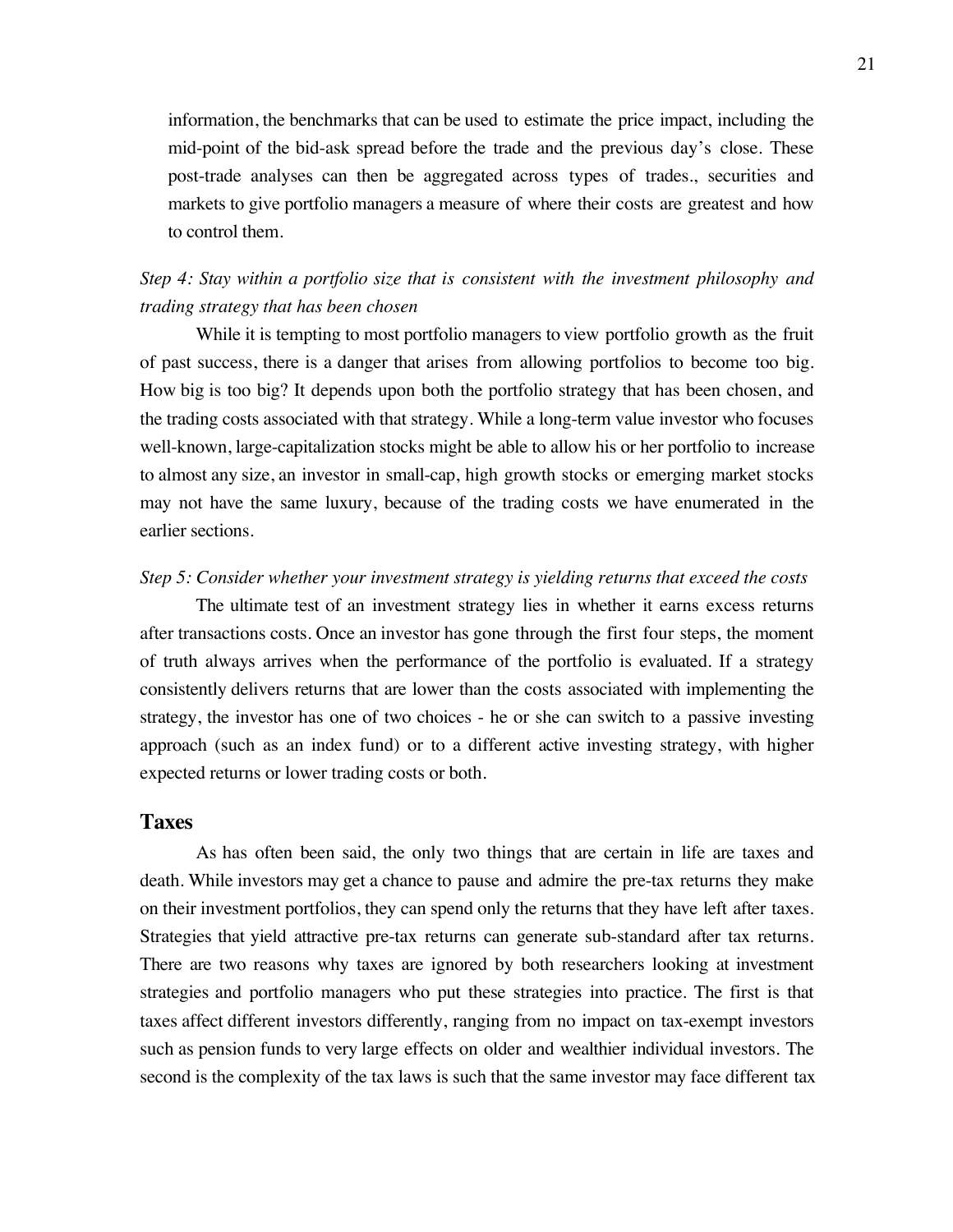rates on different parts of his or her income (dividends versus capital gains) and different portions of his or her portfolio (pension fund versus savings).

## **Investment Returns and Taxes**

How big of a drag are taxes on investment returns? Studies that look at returns on the U.S. stock market and government bonds show that stocks have generated much higher returns and ending portfolio managers for investors than treasury bills or bonds. Figure 5.6 presents the ending value of \$ 100 invested in stocks, treasury bonds and treasury bills in 1928 and held through the end of 2001.



*Figure 5.6: Portfolio Value from 1928 to 2001 - Stocks, T.Bonds and T.Bills*

Thus, \$ 100 invested in stocks would have grown to \$ 125,599, significant higher than what your portfolio would have been worth if invested in T.Bills (\$1,713) or T.Bonds (\$3,587). This is impressive but it is also before taxes and transactions costs. Let us for the moment consider the effects of taxes on these returns. Assume that the investor buying these stocks faced a tax rate of 35% on dividends and 20% on capital gains over this period. To compute the effect of taxes on returns, we do have to consider how often this investor trades. If we assume that he turns over his entire portfolio at the end of each year, he would have to pay taxes on both dividends and the price appreciation each year. Figure 5.7 shows the effect on the portfolio value over the period and the effect of taxes on the ending portfolio: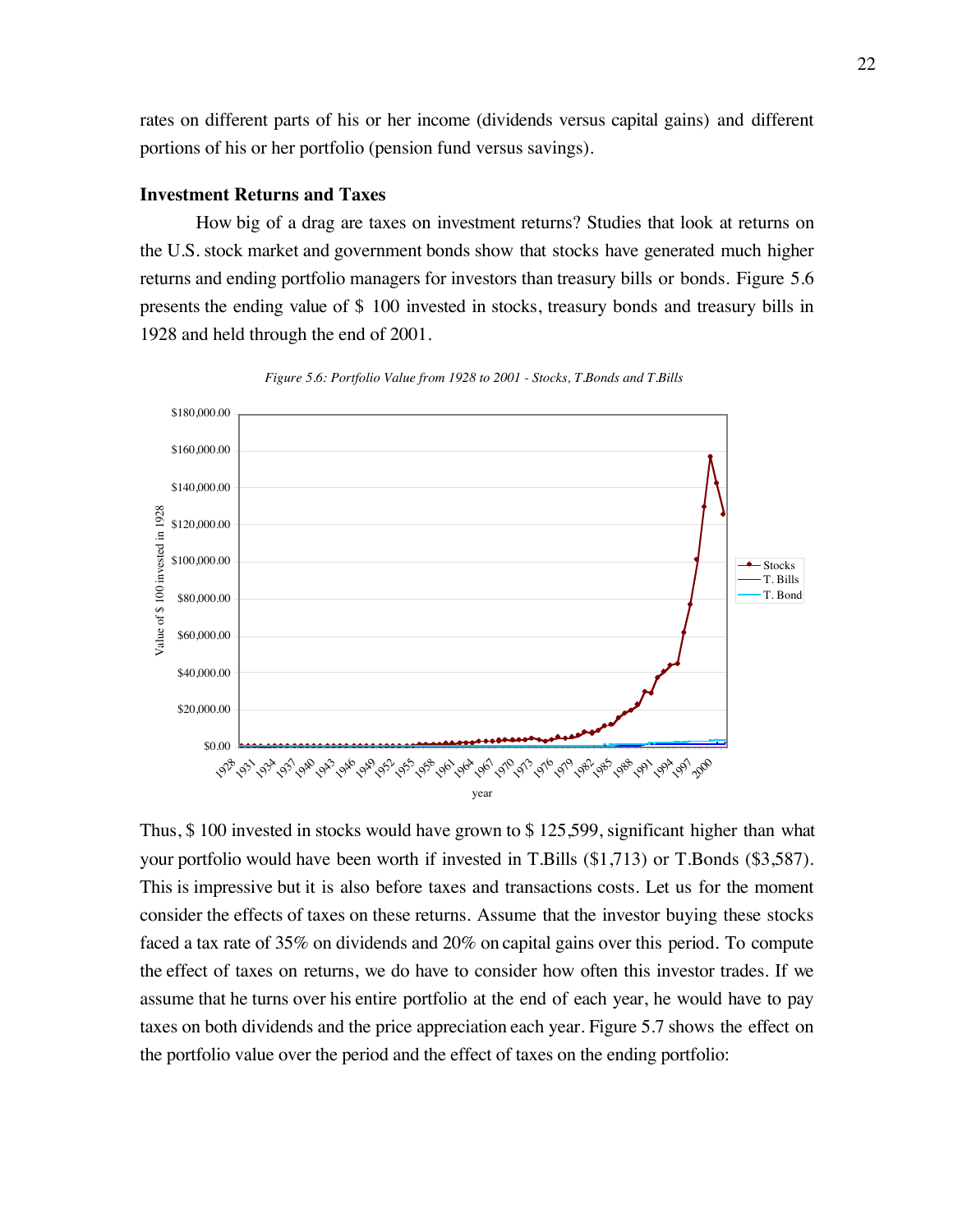

*Figure 5.7: Value of \$ 100 invested in Stocks: Before and After Taxes*

Note that introducing taxes into returns reducing the ending value of the portfolio by more than two thirds from \$125,598 to \$39,623.

But what if this investor, instead of turning over his entire portfolio once every year, had turned it over once every 2 years (or 3 or 5). Trading less often does not reduce the tax bite from dividends but it does allow investors to delay paying capital gains taxes, thus increasing the ending portfolio value. This insight about the relationship between taxes and trading frequency is a key one. Since much of the return when investing in stocks comes from price appreciation, the more frequently you trade, the higher your tax bill is likely to be for any given pre-tax return. In fact, the effect is likely to be exacerbated by the higher tax rates on short-term capital gains (which have been generally similar to ordinary tax rates) than long-term capital gains.

There is one final point to be made about the tax effect. While the taxes on capital gains can be deferred by not trading on your winners, the taxes on dividends have to be paid each period that you receive dividends. Thus, a strategy of investing in stocks that have higher dividend yields than average will result in less flexibility when it comes to tax timing and more taxes, at least relative to investing in low dividend yield stocks for the long term. We illustrate this in figure 5.8 for an investor by contrasting the performance of a portfolio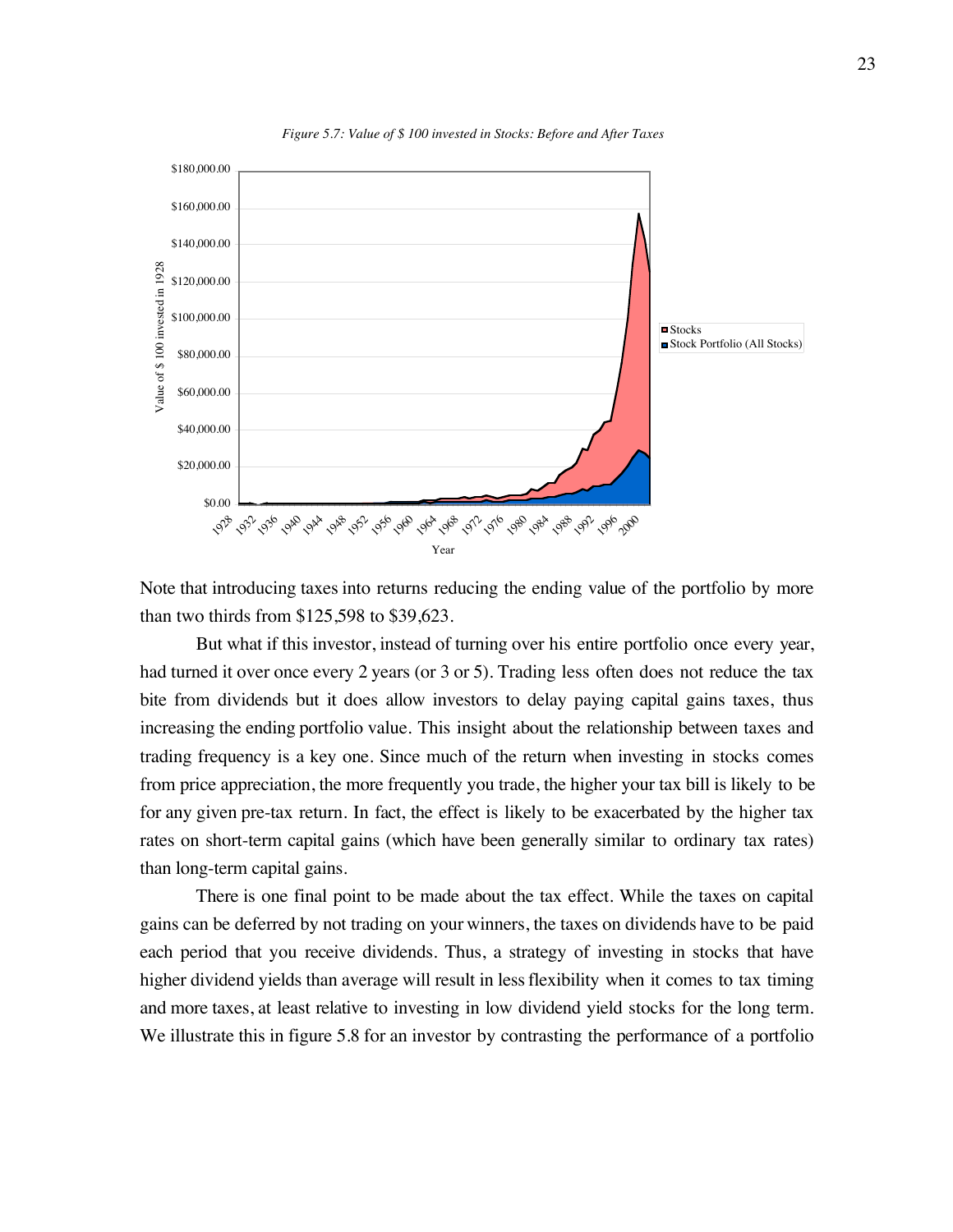with a dividend yield half that of the market each year to one with twice the dividend yield, keeping the total returns constant.20



*Figure 5.8: Value of \$ 100 invested in stocks in 1928 & Dividend Yields*

Note that the portfolio of stocks with half the dividend yield of the market has an ending value of just over \$ 30,000 in 2001, whereas one with a dividend yield twice that of the market has an ending value of roughly half that amount.

#### **The Tax Drag on Returns**

 $\overline{a}$ 

How well do investors manage their tax liabilities? All too often, investment performance has been measured in terms of pre-tax returns. The rankings of mutual funds done by services such as Morningstar and Forbes have been based upon pre-tax returns. Until recently, the promotional material for most funds presented the pre-tax returns of these funds, contrasted with the S&P 500. This focus on pre-tax returns may be explained by the fact that investors have very different tax profiles and that it is difficult to find a typical investor, but it has also had the undesirable side effect. Money managers often adopt strategies that expose their investors to substantial tax bills because they feel that they will

 $20$  To provide an example, the average dividend yield across all stocks in 1996 was  $3.20\%$  and the total return was 23.82%. The half dividend yield portfolio was estimated to have a dividend yield of 1.60% and a price appreciation of 22.22% for a total return of 23.82%. The double dividend yield portfolio had a dividend yield of 6.40% and a price appreciation of 17.42% for a total return of 23.82%.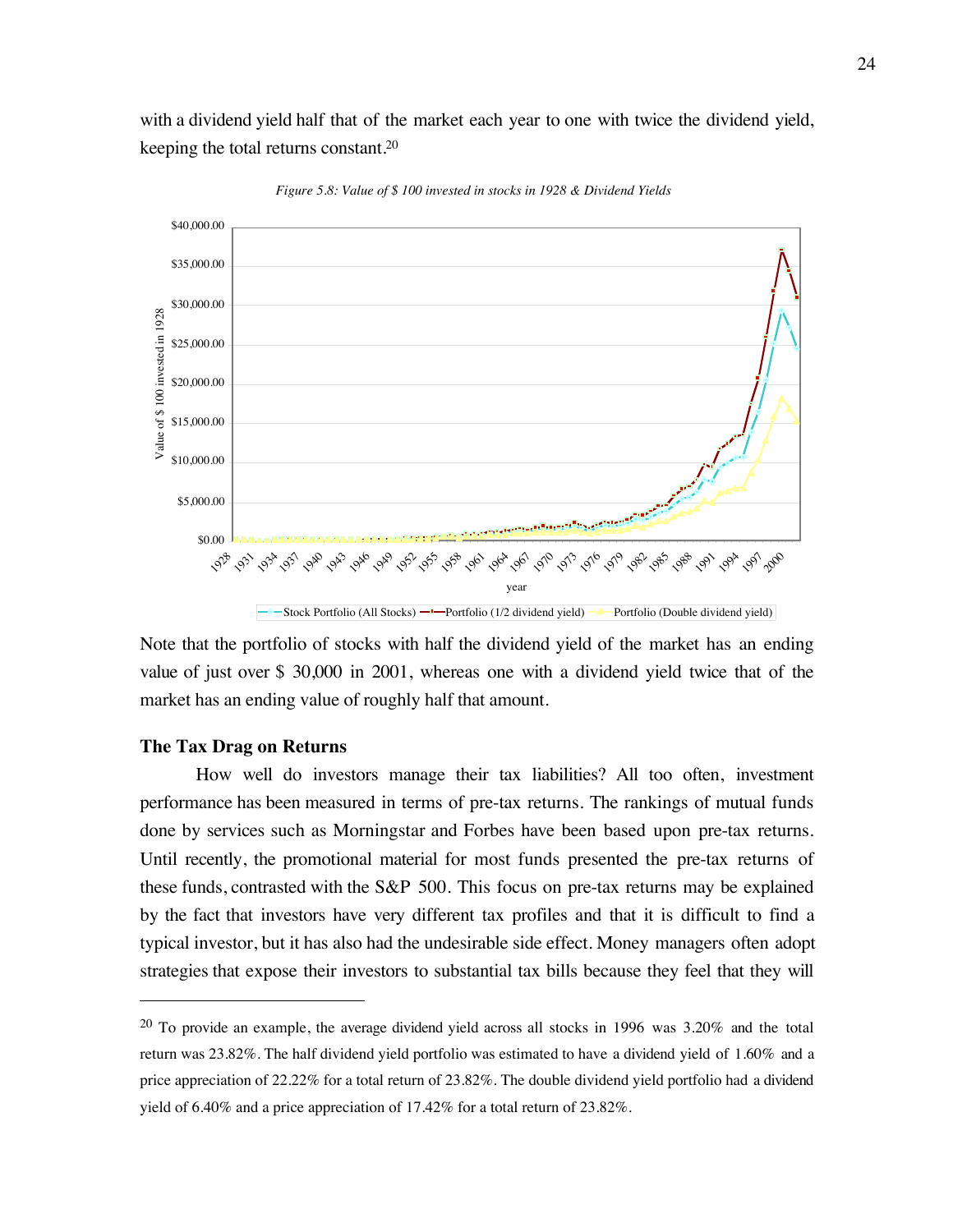not be penalized for this tax exposure. Figure 5.9 presents the pre-tax and after-tax returns between 1997 and 2001 at the 14 largest domestic mutual funds in the United States in March 2002.





The after-tax returns are significantly lower than the pre-tax returns for each of the funds.

There are encouraging signs for investors concerned about taxes. The first is that the SEC has started requiring mutual funds to report their after-tax returns in conjunction with pre-tax returns in their promotional material. The second is that the mutual fund families have begun offering tax-efficient funds, where the objective is to maximize after-tax rather than pre-tax returns. The third is that the performance evaluators, such as Morningstar, have woken up to the tax costs being imposed on investors by mutual funds. In fact, the latest Morningstar reports on mutual funds report not only the after-tax returns over the last few years on these funds but also a measure of tax efficiency for each fund obtained by dividing the after-tax return by the pre-tax return. A fund that generates a pre-tax return on 9% and an after-tax return on  $6\%$  will therefore have a tax efficiency ratio of  $67\%$  (6/9). Figure 5.10 reports pre-tax and after-tax returns between 1999 and 2001 for equity mutual funds in the United States, categorized by style:

<sup>■</sup> Pre-tax Annual Return ■ After-tax Annual Return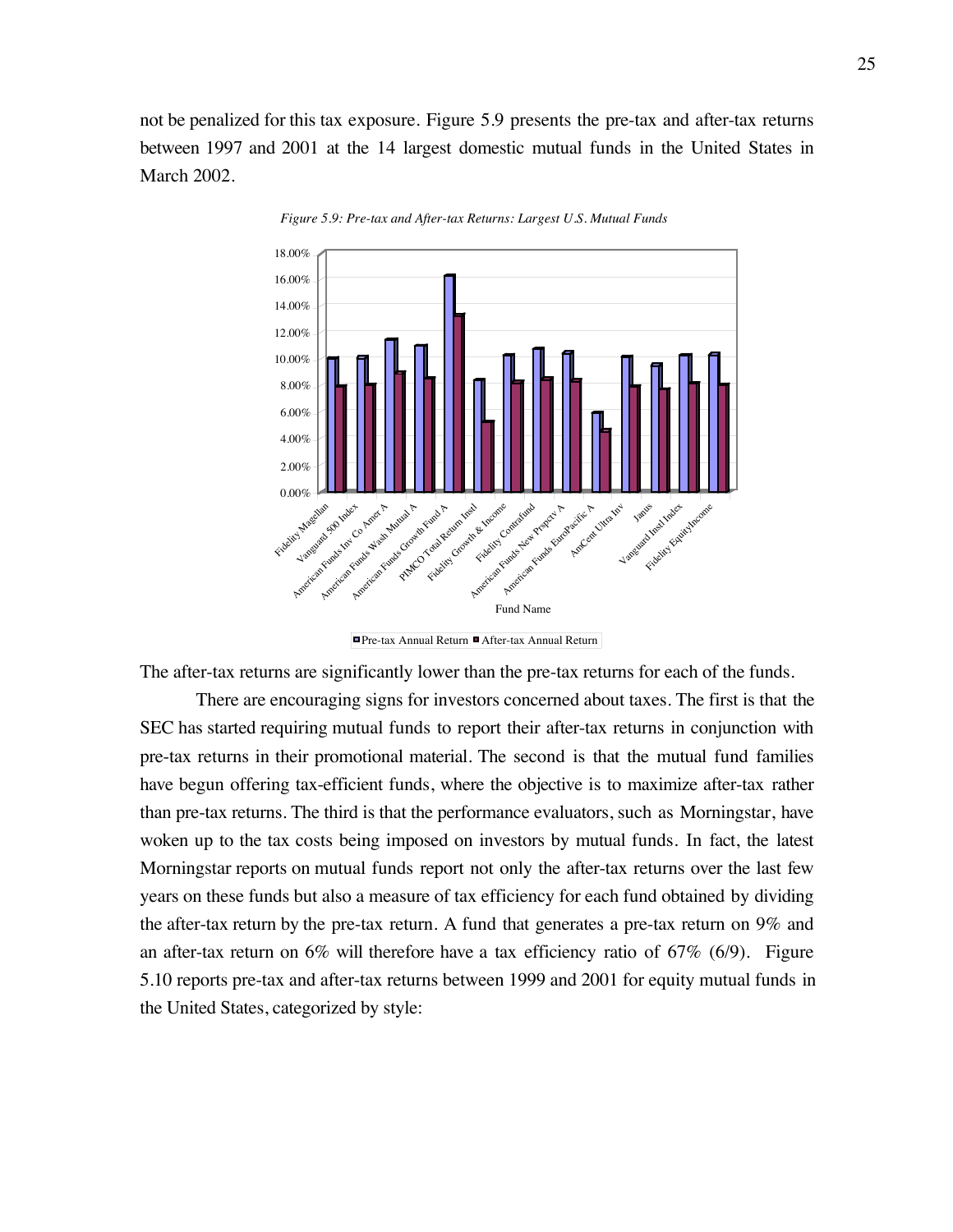

*Figure 5.10: Pre-tax and After-tax Returns at U.S. equity mutual funds- 1999-2001*

As you can see from the graph, there are significant differences between pre-tax and after-

tax returns at many funds and the tax drag on returns cuts across all fund styles. While there are some funds that are taxefficient, there are others where the after-tax return is less than 60% of the pre-tax return. What are the factors that cause it to be different? It is as function of a number of variables:

• Higher turnover ratios (and more active trading) seem to give rise to higher tax costs for investors. After all, capital gains taxes are assessed only when you sell stocks. In fact, *Mutual funds with highest tax drag*: Take a look at the 50 mutual funds with the largest difference between pre-tax and after-tax returns

figure 5.11 categorizes mutual funds (both bond and equity) into six classes based upon turnover ratios and reports on the difference between pre-tax and after-tax returns in each class: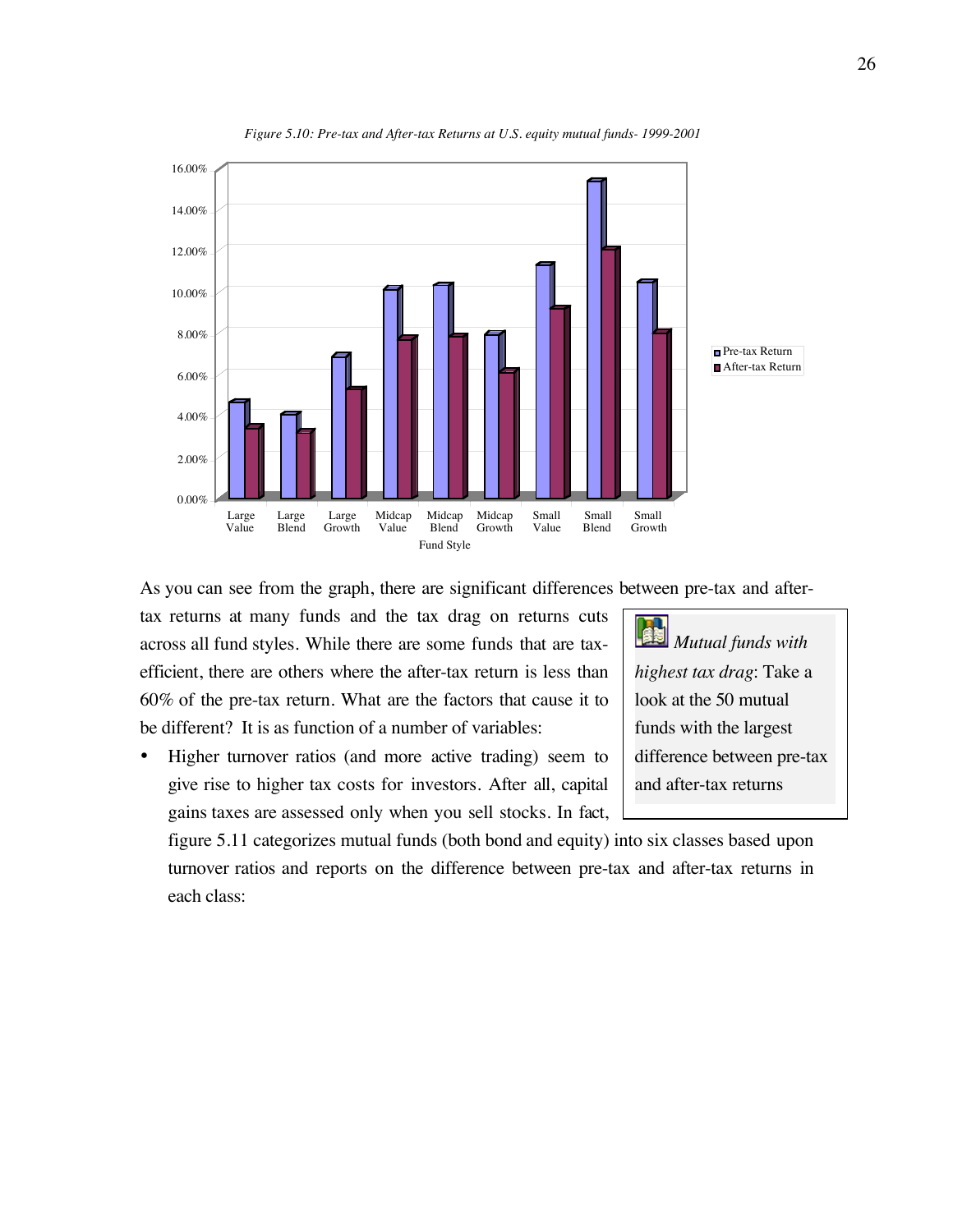

*Figure 5.11: Tax Effect and Turnover Ratio: U.S. Mutual funds- 1999-2001*

We measure the tax effect in each category by looking at the ratio of after-tax to pre-tax returns. Thus, the firms with turnover ratios that exceed 200% are the most tax inefficient, since the after-tax returns are more than 30% lower than the pre-tax returns. In fact, the pattern is consistent with the tax effect becoming smaller as the turnover ratios decrease.

- The after-tax return is also affected by money flowing in (inflows) and out of the fund (redemptions). Why might that be? Redemptions may require a fund to sell holdings to raise cash and, in the process, convert paper gains into taxable capital gains.
- The tax cost will also vary depending upon whether the mutual fund is actively trying to manage the cost. For instance, a fund that wants to minimize tax costs will sell a few losers when it sells winners and offset the capital losses on the former against the capital gains on the latter.

#### **Tax Management Strategies**

While tax considerations alone should not determine any investor's portfolio, they clearly have to be a factor in how portfolios are put together and the type of investment strategies adopted. In this section, we consider ways in which investors may be able to reduce how much they lose because of taxes.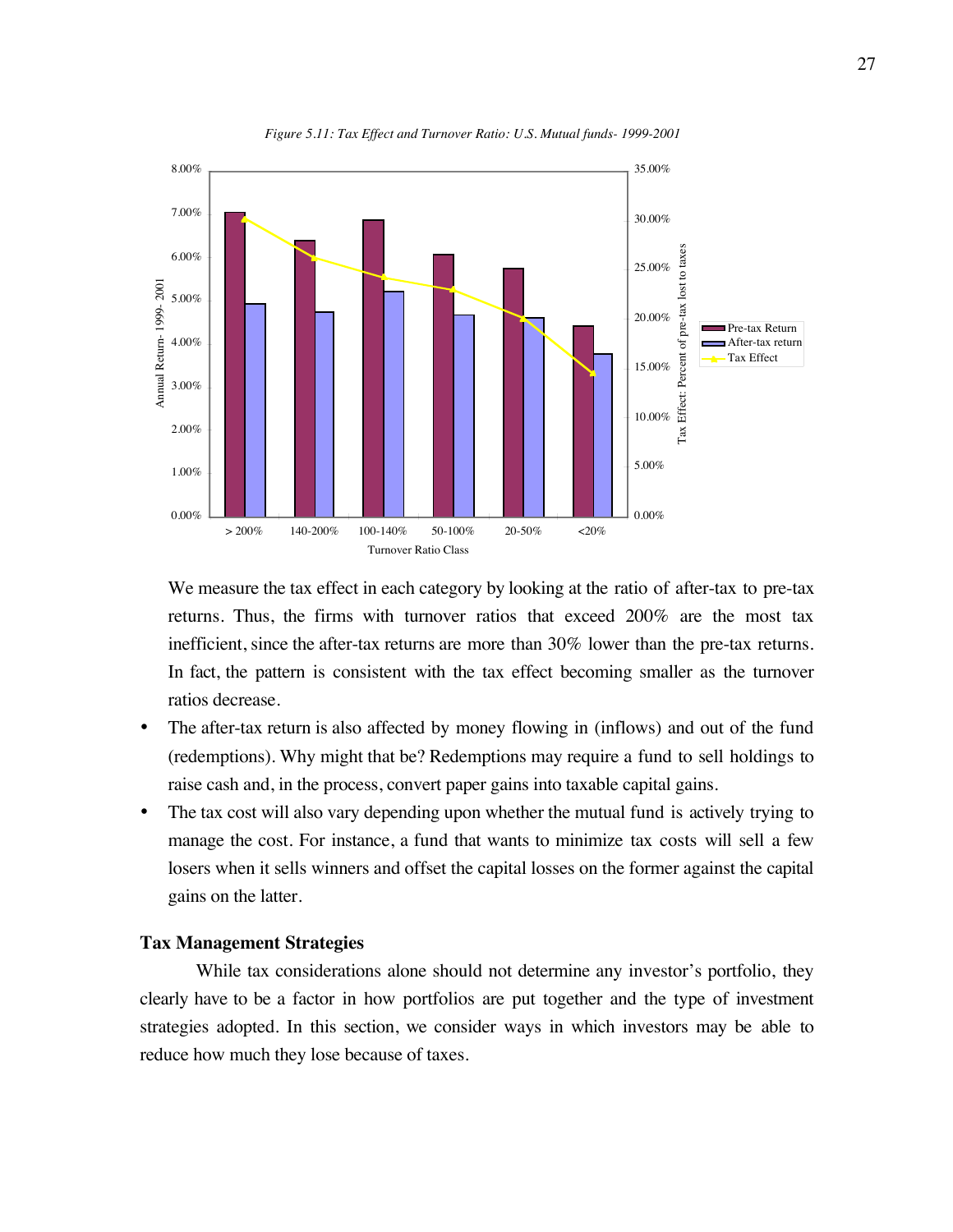## *Minimal Turnover*

The simplest and most effective way to reduce your taxes is to trade less often. As noted in the prior sections, portfolio turnover is a key determinant of tax costs. While you may not be able to reduce your turnover ratios to those of an index fund (which often has a turnover ratio of 5% or less) if you want to actively beat the market, you can still try to minimize trading, given any strategy that you adopt. In addition, your choice of strategy should be influenced by the amount of trading that goes with it. Does this mean that you should avoid strategies that require a lot of trading? Not necessarily. If you can earn a high enough return to cover the additional taxes you have to pay, you may still choose to go with this strategy.

#### *Tax-Based Trading*

The other way to minimize taxes is to consider trades specifically for the purpose of reducing your tax bill. There are several forms of tax-based trading:

- In its simplest form, you may sell stocks in your portfolio that have gone down just before a tax year ends and use the capital losses from the sale to offset capital gains on other stocks that you may have sold during the year.
- If your tax status varies over time, you may choose to claim your capital gains in a year in which your tax rate is low and your capital losses in a year in which your tax rate is high.
- In its most dangerous form, you may make investments specifically because they offer a chance to reduce your tax bill. While such tax shelters have long been utilized by investors, you should recognize that the tax authorities usually require these entities to have an economic purpose that goes beyond tax reduction. All too often, investors are beguiled by promised tax savings in tax shelters that are never delivered.

In theory, while tax-based trading offers promise, investors have to keep it in perspective. In particular, trading purely for the purposes of reducing your tax bills strikes us as more likely to reduce than increase returns. However, augmenting a sensible trading strategy with tax considerations makes sense. Thus, if you were planning to prune and rebalance your portfolio, you should probably do it before the end of the tax year and consider the effect of these trades on your tax bill. If you are trying to decide between selling two stocks in your portfolio, the fact that one of them could reduce taxes paid by \$ 100,000 should tip the balance.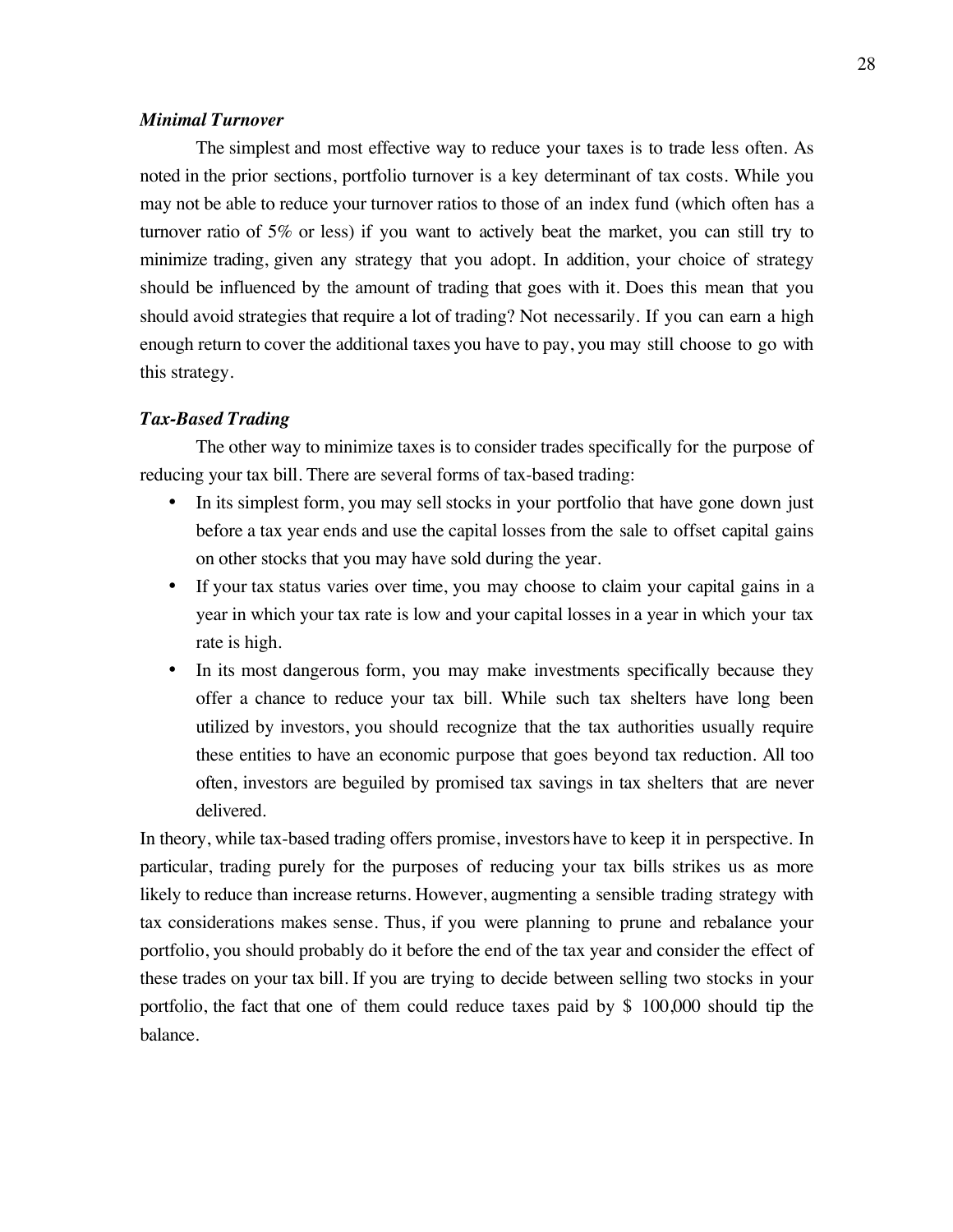## **Tax Arbitrage**

The fact that all investors do not face the same tax rates and that each investor may, in fact, be taxed differently on different parts of her portfolio does raise an interesting implication. If your tax rate as an investor is much lower than the tax rates of other investors in the market, you may be able to exploit the difference to earn excess returns. To see why, consider the following scenario. Assume that you are tax exempt and that every other investor in the market faces a 40% tax rate on both dividends and capital gains. Let us also assume that these other investors price stocks to earn an after-tax return of 9%. On a pre-tax basis, stocks will have to earn 15%. As a tax-exempt investor, you will be able to earn the 15% pre-tax return as well, but your after-tax returns will also be 15%.

Is tax arbitrage feasible if you are the only taxable investor in a tax-exempt universe? You will either have to settle for lower after-tax return than other investors in the market or not buy stocks at all. In reality, there are both tax-exempt and taxable investors in every market, and tax rates vary widely across taxable investors. The market prices of assets will reflect the relative magnitudes of each group, and there will always be groups of assets that yield more favorable returns for each group. Thus, tax exempt investors may find their best bargains in stocks that generate the greatest tax liabilities for other investors – high dividend paying stocks, for instance. High tax rate investors migrate towards stocks where they are penalized the least by their tax status – non-dividend paying, high growth stocks would be an example.

# **Conclusion**

Trading costs are an integral part of any investment portfolio and can make the difference between a portfolio that beats the market and one that does not. The overall evidence suggests that trading costs impose a significant drag on portfolio returns, and may explain why active money managers under perform the market. The reason trading costs are large is that they include not just brokerage costs, but also the costs associated with the bidask spread, the price impact created by trading and the cost of waiting. The reason they are difficult to control is that actions taken to reduce one component of the trading cost tend to increase the other components. Trading costs do not impose a uniform burden on all investment strategies. They punish short term, information-based strategies far more than they do long term value-based strategies; they affect strategies that focus on less-liquid assets far more than they do strategies that are built around liquid assets. No matter what the strategy, though, it is the portfolio manager's job to manage trading costs, given the constraints of the strategy, and earn an excess return that covers these costs.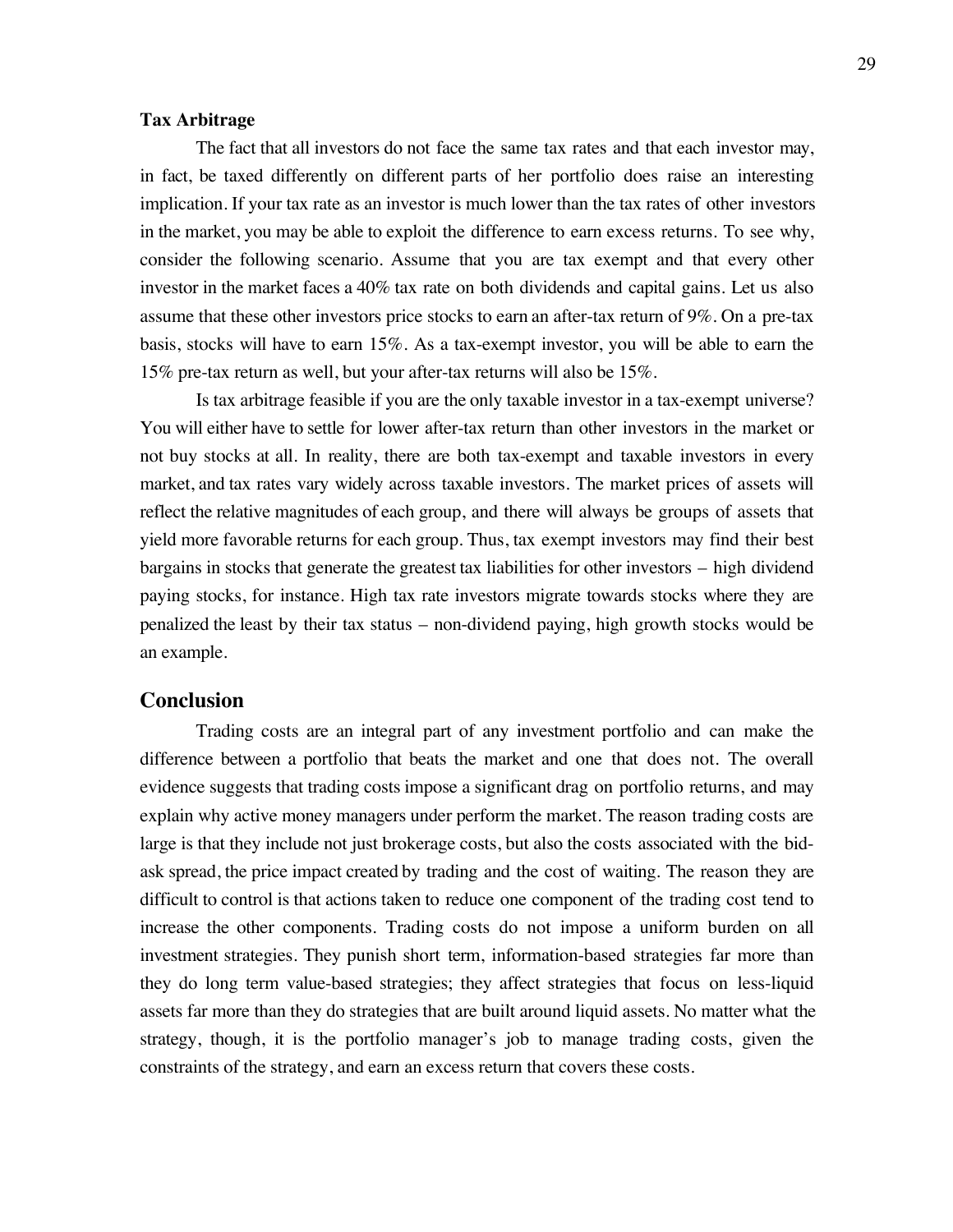Taxes can also have significant implications for investment strategy. Since you get to keep only after-tax profits, the tax exposure generated by different investment strategies has to be an important factor in which strategy you choose. With any given investment strategy, you can try to reduce your tax bill by trading less often, tax-based trading or the use of tax shelters.